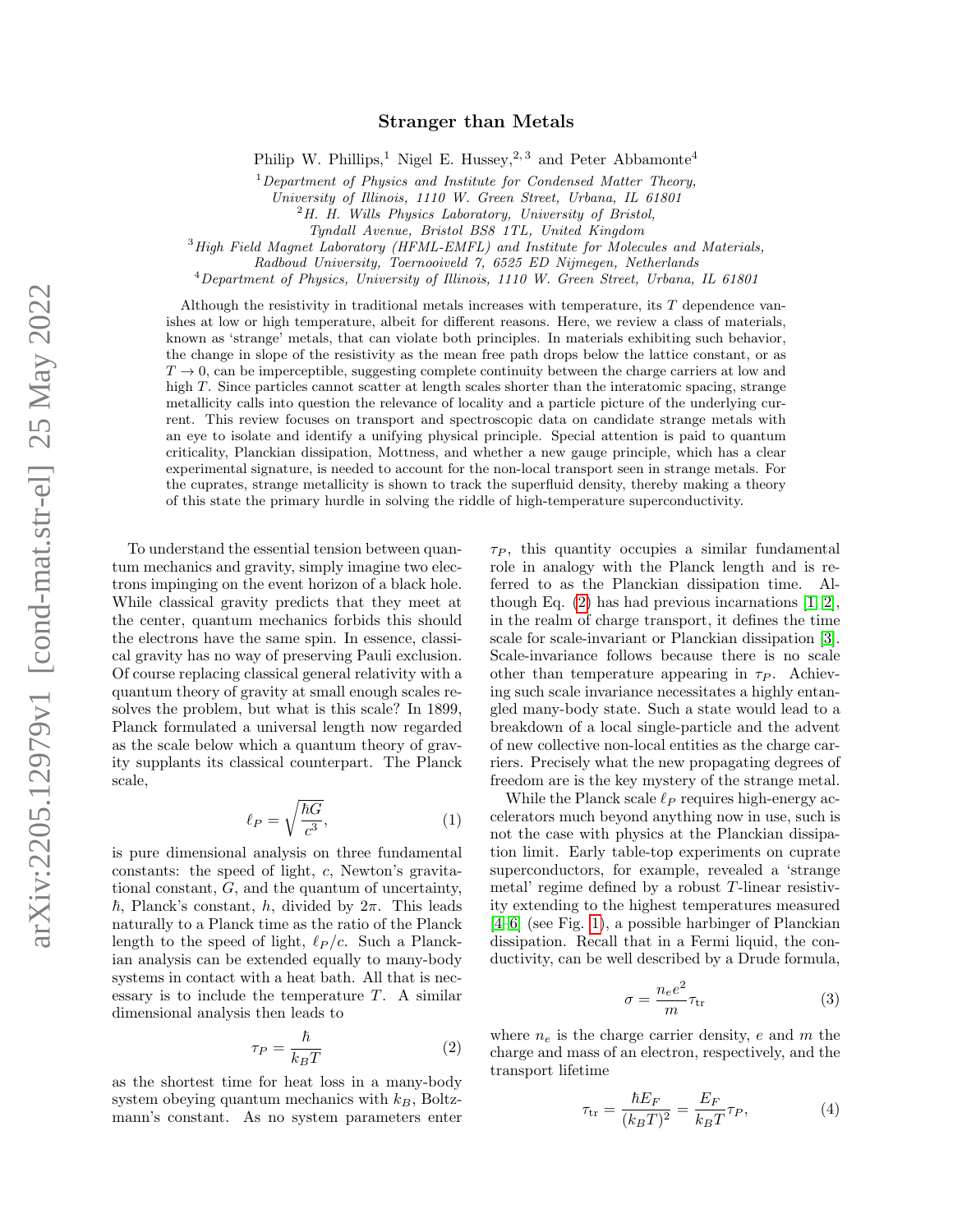contains the Fermi energy  $E_F$  of the quasiparticles. No such energy scale appears in Eq. [\(2\)](#page-0-0). If the scattering rate in cuprates is directly proportional to the resistivity, as it is in simple metals, T-linear resistivity is equivalent to scale-invariant Planckian dissipation only if  $\tau_{tr} = \alpha_1 \tau_P$  with  $\alpha_1 \sim 1$ . While this state of affairs seems to be realized in a host of correlated metals, including the cuprates [\[7–](#page-10-5)[10\]](#page-10-6), questions that deserve further deliberation are how accurately is  $\alpha_1$  known and what are the assumptions that go into its determination? Regardless of the possible relationship with Planckian dissipation, what makes T-linear resistivity in the cuprates truly novel is its persistence – from mK temperatures (in both the electron- and hole-doped cuprates) [\[11,](#page-10-7) [12\]](#page-10-8) up to 1000 K (in the hole-doped cuprates)  $[4, 6]$  $[4, 6]$  – and its omnipresence, the strange metal regime dominating large swathes of the temperature vs. doping phase diagram [\[13\]](#page-10-9). In normal metals [\[14,](#page-10-10) [15\]](#page-10-11) as well as some heavy fermions [\[16\]](#page-10-12), the resistivity asymptotically approaches a saturation value commensurate with the mean-free-path  $\ell$  becoming comparable with the interatomic spacing  $a -$  the minimum length over which a Bloch wave and its associated Fermi velocity and wave vector can be defined. In many correlated metals – collectively refered to as 'bad metals' –  $\ell < a$  at high T, thereby violating the so-called Mott-Ioffe-Regel (MIR) limit [\[5,](#page-10-13) [6,](#page-10-4) [14,](#page-10-10) [16–](#page-10-12) [18\]](#page-10-14). Remarkably, no saturation occurs in these bad metals across the MIR threshold, implying that the whole notion of a Fermi velocity of quasiparticles breaks down at high T. In certain cases, an example of which is shown in Fig. [1,](#page-1-0) there is no discernible change in slope as the MIR limit is exceeded. While this circumstance occurs only in a narrow doping window (in cuprates) [\[18\]](#page-10-14), such continuity does suggest that, even at low  $T$ , quasiparticles [\[19\]](#page-10-15) cannot be the effective propagating degrees of freedom. Evidently, in strongly correlated electron matter, the current-carrying degrees of freedom in the IR need not have a particle interpretation. Precisely what the charge carriers are and the experimental delineation of the strange metal will be the subject of this review.

Over time, the label 'strange metal' has seemingly become ubiquitous, used to describe any metallic system whose transport properties display behavior that is irreconcilable with conventional Fermiliquid or Boltzmann transport theory. This catchall phraseology, however, is unhelpful as it fails to differentiate between the various types of non-Fermiliquid behavior observed, some of which deserve special deliberation on their own. In this review, we attempt to bring strange metal phenomenology into sharper focus, by addressing a number of pertinent questions. Does the term refer to the resistive be-



<span id="page-1-0"></span>FIG. 1. In-plane resistivity of La<sub>2−x</sub>Sr<sub>x</sub>CuO<sub>4</sub> (x = 0.21, adapted from Ref. [\[8,](#page-10-16) [18\]](#page-10-14)). The dotted points are extrapolated from high-field magnetoresistance data [\[8\]](#page-10-16). The shaded area shows the Mott-Ioffe-Regel (MIR) boundary where the mean-free-path becomes comparable to the interparticle scattering length.

havior of correlated electron systems at high or low temperatures or both? Does it describe any T-linear resistivity associated with the Planckian timescale, or something unique? Does it describe the physics of a doped Mott insulator or the physics associated with quantum criticality (whose underlying origins may or may not include Mottness as a key ingredient)? Finally, does anything local carry the current and if not, does explicating the propagating degrees of freedom in the strange metal require a theory as novel as quantum gravity?

## I. IS STRANGE METALLICITY UBIQUITOUS?

In addressing this question, we must first acknowledge the many definitions of strange metallic behavior that exist, the simplest being a material hosting a metallic-like resistivity in the absence of quasiparticles. A more precise, if empirical, definition centres on the T-linear resistivity, specifically one that is distinguishable from that manifest in simple metals and attributed to electron-phonon scattering. For a metal to be classified as strange, the T-linearity must extend far beyond the typical bounds associated with phonon-mediated resistivity. At low T, this is typically one third of the Debye temperature,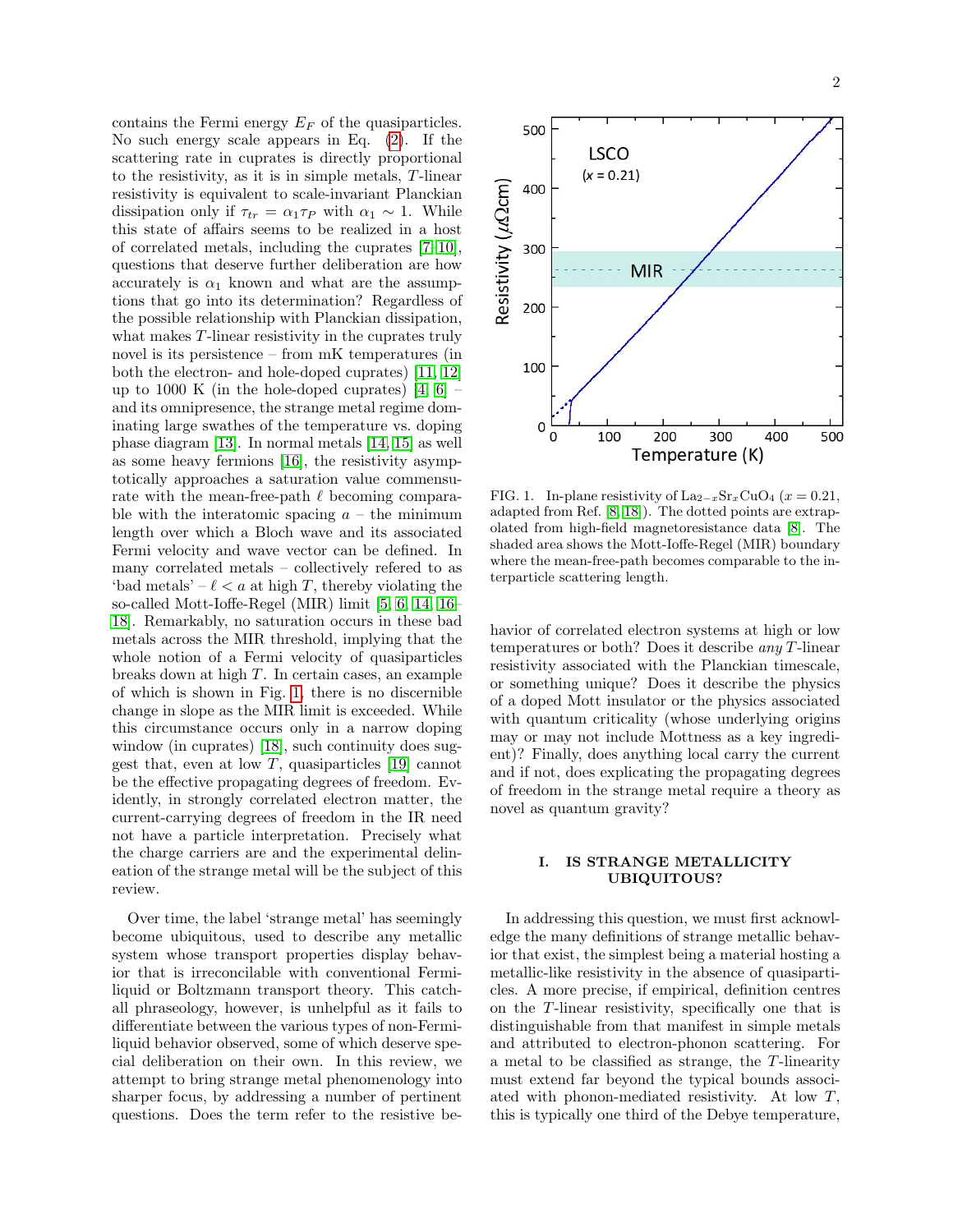<span id="page-2-0"></span>TABLE I. Summary of the dc transport properties of various strange metal candidates. The first column identifies the candidate compound or family of compounds. For the hole-doped cuprates, underdoped (UD), optimally doped (OP) and overdoped (OD) compounds are treated separately, but individual compounds within each sub-set are not listed as their transport properties are found to be generic. For the electron-doped cuprates, only La<sub>2−x</sub>Ce<sub>x</sub>CuO<sub>4</sub> is selected since this is the material for which all relevant properties have been studied, though the Pr- and Nd-based sister compounds do show similar behavior. 'MATBG' stands for magic-angle twisted bilayer graphene. The second column considers bad metallic behavior, though here a  $\checkmark$  mark refers only to those materials that exhibit T-linear resistivity beyond the Mott-Ioffe-Regel (MIR) limit. Systems identified with  $a \times$  show either a tendency towards saturation or a marked reduction in slope near the MIR limit.  $\checkmark$  marks in the third column identify systems that at a singular point in their respective phase diagram(s), exhibit T-linear resistivity down to the lowest temperatures studied thus far. The ' extended criticality' heading for column 4 refers then to systems where a predominant T-linear resistivity at low-T extends over a finite region of the phase diagram. Column 5 considers systems that exhibit a  $T^2$  dependence of the inverse Hall angle  $\cot\Theta_H$  in the same temperature range where  $\rho(T)$  is T-linear. Compounds satifsying the 'Modified Kohler's' label in column 6 have a low-field magnetoresistance (MR), defined as  $\rho(H,T) - \rho(0,T)/\rho(0,T)$ , that exhibits a similar T-dependence to  $\tan^2\Theta_H$ . The last two columns inspect the high-field MR behavior of strange metal candidates. Note that the observation of a H-linear MR at high fields does not imply the form of the MR over all fields and temperatures exhibits quadrature scaling.  $\text{La}_{2-x}\text{Sr}_x\text{CuO}_4$ , for example, displays simultaneous H- and T-linearity but no quadrature scaling. The \* marks for  $F \in S_{e_1-x} S_x$  highlight the fact that the H-linear/quadrature MR seen in this family coexists with a more conventional MR contribution, indicating the presence of both strange metal and Fermi-liquid-like components in the dc transport. The \*\* marks alongside YbAlB<sup>4</sup> highlight the fact that while T-linear resistivity is observed over a wide pressure range, its limiting low-T dependence is  $T^{1.5}$ . Finally, dash marks indicate where, as yet, there have been no reports confirming or otherwise the considered behavior.

|                                          | $\rho \propto T$              | $\rho \propto T$                       |                                                         |                      | Extended $\cot\Theta_H \propto T^2$ Modified Kohler's <i>H</i> -linear MR Quadrature |                        |                        |
|------------------------------------------|-------------------------------|----------------------------------------|---------------------------------------------------------|----------------------|--------------------------------------------------------------------------------------|------------------------|------------------------|
|                                          |                               |                                        | as $T\rightarrow\infty$ as $T\rightarrow 0$ criticality | $(at \, low \, H)$   | $(at \, low \, H)$                                                                   | $(at\ high\ H)$        | MR                     |
| $UD$ <i>p</i> -cuprates                  | $\lceil 6 \rceil$             | $\times$ [20]                          | $\times$ [21]                                           | [22]                 | [23]                                                                                 |                        |                        |
| $OP$ <i>p</i> -cuprates                  | $\vert 4 \vert$               |                                        |                                                         | [24]                 | $\left[ 25\right]$                                                                   | [26]<br>$\checkmark$   | $\times$ [27]          |
| $OD$ <i>p</i> -cuprates                  | [6]                           | $\lceil 8 \rceil$<br>$\checkmark$      | $\left[8\right]$<br>✓                                   | [28]                 | [29]<br>$\times$                                                                     | [29]                   | [29]                   |
| $\text{La}_{2-x}\text{Ce}_x\text{CuO}_4$ | $\left[30\right]$<br>$\times$ | [31]                                   | $\left[31\right]$                                       | $\times$ [32]        | $[33]$<br>$\times$                                                                   | [34]                   | $\times$ [34]          |
| Sr <sub>2</sub> RuO <sub>4</sub>         | $\left[35\right]$             | $\times$ [36]                          | $\times$ [37]                                           | $\times$ [38]        | $\times$ [36]                                                                        | $\times$ [36]          | $\times$ [36]          |
| $Sr_3Ru_2O_7$                            | 10                            | <b>10</b><br>$\checkmark$              | $\times$ [10]                                           | $\times$             |                                                                                      |                        |                        |
| $FeSe_{1-x}S_x$                          | $\left[39\right]$<br>$\times$ | [40]<br>$\checkmark$                   | $\times$ 40                                             | $\sqrt{41}$          | [41]                                                                                 | $\checkmark^*$<br>[42] | $\checkmark^*$<br>[42] |
| $BaFe2(As1-xPx)2$                        | $\times$ [43]                 | 44                                     | $\times$ [44]                                           |                      | [45]                                                                                 | [46]                   | <sup>[46]</sup><br>✓   |
| $Ba(Fe_{1/3}Co_{1/3}Ni_{1/3})_2As_2$     |                               | [47]                                   | $\times$ [47]                                           |                      |                                                                                      | 47                     | 47                     |
| YbRh <sub>2</sub> Si <sub>2</sub>        | $\times$ [48]                 | $\sqrt{49}$                            | $\sqrt{50}$                                             | $\sqrt{51}$          |                                                                                      |                        |                        |
| YbBAl <sub>4</sub>                       | [52]<br>$\times$              | $\left[52\right]$<br>$\checkmark^{**}$ | $\left[52\right]$<br>$\checkmark^{**}$                  |                      |                                                                                      |                        |                        |
| CeCoIn <sub>5</sub>                      | [53]<br>$\times$              | [54]                                   | $\times$ [54]                                           | $\sqrt{53}$          | $\left[53\right]$                                                                    |                        |                        |
| CeRh <sub>6</sub> Ge <sub>4</sub>        | [55]<br>$\times$              | [55]                                   | $\times$ [55]                                           |                      |                                                                                      |                        |                        |
| $(TMTSF)_2PF_6$                          | -                             | [56]                                   | $\sqrt{56}$                                             |                      |                                                                                      |                        |                        |
| <b>MATBG</b>                             | [57]                          | [58]                                   | [58]<br>$\checkmark$                                    | [59]<br>$\checkmark$ |                                                                                      |                        |                        |

while at high  $T$ , it is once the magnitude of the resistivity approaches (roughly  $1/2$ ) the value commensurate with the MIR limit. A sub-set of correlated metals, such as  $SrRuO<sub>3</sub>$  [\[60\]](#page-11-38) and  $Sr<sub>2</sub>RuO<sub>4</sub>$  [\[35\]](#page-11-13), exhibit  $T$ -linear resistivity at high- $T$  with a magnitude that clearly violates the MIR limit, but as the system cools down, conventional Fermi-liquid behavior is restored [\[36,](#page-11-14) [61\]](#page-11-39). Hence, while they are bona fide bad metals – exhibiting metallic resistivity beyond the MIR limit – they do not classify as strange [\[16,](#page-10-12) [62\]](#page-11-40).

Another subset, identified here as quantum critical metals, exhibit T-linear resistivity down to the lowest temperatures studied, but only at a singular quantum critical point (QCP) in their phase diagram associated with a continuous quantum phase transition to a symmetry broken phase that occurs at  $T = 0$ . In most cases, the phase transition in question is associated with finite-Q antiferromagnetism (as in pure Yb $Rh_2Si_2$  [\[48\]](#page-11-26),  $CeCoIn_5$  [\[54\]](#page-11-32) and  $BaFe<sub>2</sub>(As<sub>1-x</sub>P<sub>x</sub>)<sub>2</sub>$  [\[44\]](#page-11-22)) though recently, similar behavior has also been reported in systems exhibiting zero-**Q** order, such as nematic  $\text{FeSe}_{1-x}\text{S}_x$  [\[40\]](#page-11-18) or ferromagnetic  $CeRh<sub>6</sub>Ge<sub>4</sub>$  [\[55\]](#page-11-33). Away from the QCP, the low-T resistivity recovers the canonical  $T^2$ Fermi-liquid form, albeit with a coefficient that is enhanced as the QCP is approached and the order parameter fluctuations soften.

By contrast, in overdoped cuprates (both hole- [\[8,](#page-10-16) [9\]](#page-10-19) and electron-doped [\[31\]](#page-11-9)), Ge-doped  $YbRh<sub>2</sub>Si<sub>2</sub>$ [\[50\]](#page-11-28), YbBAl<sup>4</sup> [\[52\]](#page-11-30) and the organic Bechgaard salts [\[56\]](#page-11-34),  $\rho(T)$  is predominantly T-linear down to low-T not at a singular point in their respective phase di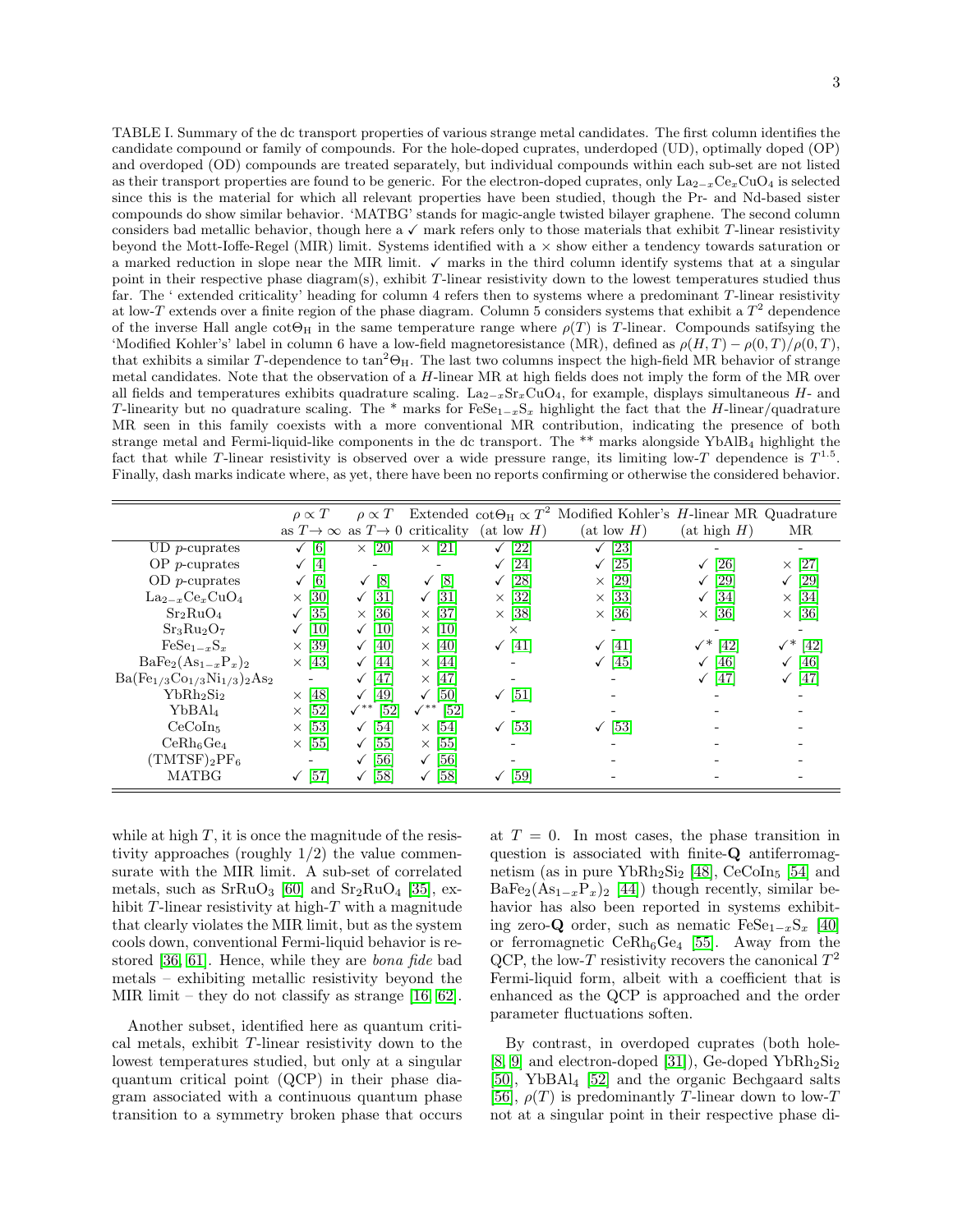agrams but over an extended range of the relevant tuning parameter. At first sight, this 'extended criticality' is difficult to reconcile with current theories of quantum criticality, which predict a crossover to a purely  $T^2$  resistivity and thus a recovery of FL behavior at low  $T$  everywhere except at the (singular) QCP. Arguably, it is this feature – incompatibility with standard Fermi-liquid and quantum critical scenarios – that distinguishes a geniune strange metal from its aspirants. Intriguingly, in many of these systems  $\alpha_1$  – the coefficient of the T-linear resistivity – is found to scale with the superconducting transition temperature  $T_c$ . Moreover, for La<sub>2−x</sub>Ce<sub>x</sub>CuO<sub>4</sub> [\[31\]](#page-11-9) and  $(TMTSF)_2PF_6$  [\[56\]](#page-11-34), extended criticality emerges beyond a spin density wave QCP, suggesting an intimate link between the strange metal transport, superconductivity and the presence of critical or long-wavelength spin fluctuations. In hole-doped cuprates, however, the strange metal regime looks different, in the sense that the extended criticality emerges beyond the end of the pseudogap regime that does not coincide with a magnetic quantum phase transition [\[63\]](#page-11-41). Furthermore, while the pseudogap plays host to a multitude of broken symmetry states, the jury is still out as to whether any of these are responsible for pseudogap formation or merely instabilities of it.

Besides T-linear resistivity, strange metals also exhibit anomalous behavior in their magnetotransport, including 1) a quadratic temperature dependence of the inverse Hall angle  $\cot \Theta_H = \sigma_{xy}/\sigma_{xx}$ , 2) a transverse magnetoresistance (MR) that at low field exhibits modified Kohler's scaling  $(\Delta \rho / \rho(0) \propto$  $\tan^2\Theta_H \propto (1/T^2)^2$  or  $(1/(A + BT^2)^2)$  [\[25\]](#page-11-3)) and/or 3) a H-linear MR at high fields that may or may not follow quadrature scaling (whereby  $\Delta \rho/T \propto$  $\sqrt{1 + \gamma (H/T)^2}$  [\[42,](#page-11-20) [46\]](#page-11-24). A survey of the dc transport properties of several strange metal candidates is presented in Table [I.](#page-2-0) The combination of a modified Kohler's rule and  $T^2$  Hall angle has been interpreted to indicate the presence of distinct relaxation times, either for different loci in momentum space [\[22\]](#page-11-0) or for relaxation processes normal and tangential to the underlying Fermi surface [\[24\]](#page-11-2). The H-linear MR, on the other hand, is inextricably tied to the T-linear zero-field resistivity via its  $H/T$  scaling relation, a relation that can also extend over a broad range of the relevant tuning parameter [\[29\]](#page-11-7). In some cases, this link can be obscured, either because  $\rho(T)$  itself is not strictly T-linear [\[29\]](#page-11-7) or because the quadrature MR co-exists with a more conventional orbital MR [\[42\]](#page-11-20). Both sets of behavior highlight once again the possible coexistence of two relaxation times or two distinct charge-carrying sectors in real materials. Curiously, quadrature scaling does breaks down inside the pseudogap regime [\[26,](#page-11-4) [27\]](#page-11-5) while modified Kohler's scaling is recovered [\[23,](#page-11-1) [25\]](#page-11-3), suggesting that the two phenomena may be mutually exclusive in single-band materials. In multiband materials such as FeSe<sub>1 $-x$ </sub>S<sub>x</sub>, on the other hand, these different manifestations of strange metallic transport appear side-by-side [\[41,](#page-11-19) [42\]](#page-11-20). Irrespective of these caveats and complexities, what is striking about the quadrature MR is that it occurs in systems with distinct Fermi surface topologies, dominant interactions and energy scales, hinting at some universal, but as yet unidentified, organizing principle.

Restricting the strange metal moniker, as done here, to materials that exhibit low-T T-linear resistivity over an extended region of phase space likewise restricts strange metallicity to a select 'club'. What shared feature binds them together is the key question that will be explored in the coming sections.

#### II. IS IT QUANTUM CRITICAL?

Such scale-free T-linear resistivity is highly suggestive of some form of underlying quantum criticality in which the only relevant scale is the temperature governing collisions between excitations of the order parameter [\[64\]](#page-11-42). In fact, following the advent of marginal Fermi liquid (MFL) phenomenology with its particular charge and spin fluctuation spectra and associated  $(T, \omega)$ -linear self energies [\[65\]](#page-11-43), the common interpretation of such T-linear resistivity was and still remains the nucleus of ideas centered on quantum criticality. The strict definition of quantum criticality requires the divergence of a thermodynamic quantity. In heavy fermion metals, the electronic heat capacity ratio  $C_{el}/T$  indeed grows as  $\ln(1/T)$  as the antiferromagnetic correlations diverge [\[54,](#page-11-32) [66,](#page-11-44) [67\]](#page-11-45). In certain hole-doped cuprates,  $C_{\rm el}/T$  also scales as  $\ln(1/T)$  at doping levels close to the end of the pseudogap regime [\[68\]](#page-11-46) though here, evidence for a divergent length scale of an associated order parameter is currently lacking [\[69\]](#page-11-47). Moreover, photoemission suggests that at a T-independent critical doping  $p_c \approx 0.19$ , all signatures of incoherent spectral features that define the strange metal cease, giving way to a more conventional coherent response [\[70\]](#page-11-48). The abruptness of the transition suggests that it is first-order, posing a challenge to interpretations based solely on criticality.

As touched upon in the previous section, another major hurdle for the standard criticality scenario is that the T-linear resistivity persists over a wide range of the relevant tuneable parameter, be it doping as is the case for cuprates [\[8,](#page-10-16) [9,](#page-10-19) [31,](#page-11-9) [71\]](#page-11-49) and MATBG [\[58\]](#page-11-36), pressure for YbBAl<sub>4</sub> [\[52\]](#page-11-30) and the or-ganics [\[56\]](#page-11-34) or magnetic field for Ge-doped  $YbRh<sub>2</sub>Si<sub>2</sub>$ [\[50\]](#page-11-28). If quantum criticality is the cause, then it is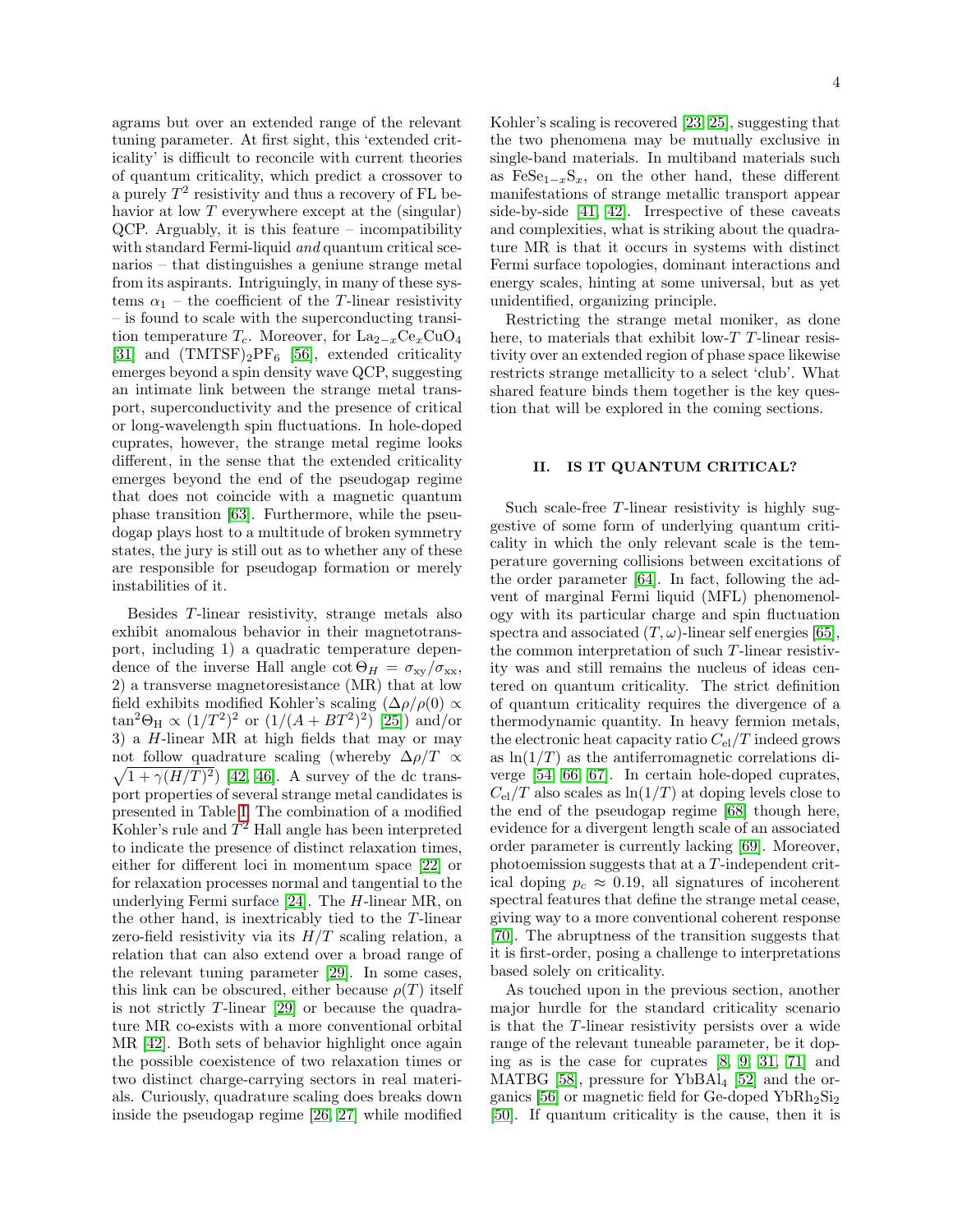difficult to fathom how a thermodynamic quantity can be fashioned to diverge over an entire phase.

Despite these difficulties, it is worth exploring the connection T-linear resistivity has with continuous quantum critical phenomena, which for the sake of argument we presume to be tied to a singular point in the phase diagram. Regardless of the origin of the QCP, universality allows us to answer a simple question: What constraints does quantum criticality place on the T-dependence of the resistivity? The answer to this question should just be governed by the fundamental length scale for the correlations. The simplest formulation of quantum criticality is single-parameter scaling in which the spatial and temporal correlations are governed by the same diverging length (see Fig. [\(2\)](#page-4-0)). Making the additional assumption that the relevant charge carriers are formed from the quantum critical fluctuations, a simple scaling analysis on the singular part of the free energy results in the scaling law [\[72\]](#page-11-50)

<span id="page-4-1"></span>
$$
\sigma(\omega = 0, T) = \frac{q^2}{\hbar} f(\omega = 0) \left(\frac{k_B T}{\hbar c}\right)^{(d-2)/z} \quad (5)
$$

for the T-dependence of the conductivity where  $f(\omega = 0)$  is a non-zero constant, q is the charge and  $z$  is the dynamical exponent, which from causality must obey the inequality  $z \geq 1$ . Absent from this expression is any dependence on an ancillary energy scale for example  $E_F$  or the plasma frequency  $\omega_p$  as the only assumption is scale-invariant transport irrespective of the details of the system. The analogous expression for the optical conductivity is [\[73\]](#page-11-51)

<span id="page-4-2"></span>
$$
\sigma(\omega, T = 0) \propto \omega^{(d-2)/z}.
$$
 (6)

In pure YbRh<sub>2</sub>Si<sub>2</sub>, for example,  $\sigma^{-1}(\omega)$  follows an  $\omega$ -linear dependence at low frequencies in the same region of the  $(T, H)$  phase diagram – the quantum critical 'fan' – where  $\rho(T)$  is also linear, consistent with this notion of single-parameter scaling [\[74\]](#page-11-52). In cuprates, on the other hand, the situation is more nuanced. At intermediate frequencies – sometimes referred to as the mid-infrared response –  $\sigma(\omega)$  exhibits a ubiquitous  $\omega^{-2/3}$  dependence [\[7\]](#page-10-5). While this feature in  $\sigma(\omega)$  has been interpreted in terms of quantum critical scaling [\[7\]](#page-10-5), it is inconsistent with the single-parameter scaling described above. At any doping level,  $\sigma(\omega)$  in the cuprates exhibits a minimum at roughly the charge transfer scale of 1 eV. This is traditionally [\[75,](#page-11-53) [76\]](#page-11-54) used as the energy scale demarcating the separation between intraband and interband transitions and hence serves to separate the low-energy from the high-energy continua. It has long been debated whether the broad sub-eV  $\sigma(\omega)$  response in cuprates is best analysed in terms of one or two components [\[76,](#page-11-54) [77\]](#page-11-55). In the former, the  $\omega^{-2/3}$  tail is simply a consequence of the strong



<span id="page-4-0"></span>FIG. 2. Single-parameter scaling hypothesis in which all length and time scales are governed by the same diverging length scale,  $\xi$  which diverges at the quantum critical point as  $(g - g_c)^{-\nu}$ , g the coupling constant for the critical interaction. z is the dynamical critical exponent.

ω-linear dependence in  $1/\tau_{tr}(\omega)$  – à la MFL – while in the latter, it forms part of an incoherent response that is distinct from the coherent Drude weight centred at  $\omega = 0$  which itself is described with either a constant or  $\omega$ -dependent scattering rate.

Returning to the dc resistivity, we find that in cuprates, where  $d = 3$ , an exponent  $z = -1$  is required, a value that is strictly forbidden by causality [\[72\]](#page-11-50). For  $d = 2$ , as in the case of MATBG, the Tdependence vanishes. This is of course fixed with the replacement of  $d \to d^* = 1$  for both materials. While  $d^*$  can be construed as the number of dimensions [\[78\]](#page-11-56) transverse to the Fermi surface, it is difficult to justify such a procedure here as the persistence of T-linearity with no change in slope above and below the MIR requires a theory that does not rely on FL concepts such as a Fermi velocity or energy. Furthermore, it is well known that introducing  $d^*$  yields a power law for the heat capacity,  $C \propto T^{3/2}$  which is not seen experimentally [\[79\]](#page-11-57). On dimensional grounds, the  $z = -1$  result in the context of the Drude formula is a consequence of compensating the square power of the plasma frequency with powers of  $T$  so that the scaling form Eq. [\(5\)](#page-4-1) is maintained. A distinct possibility is that perhaps some other form of quantum criticality beyond single-parameter scaling, such as a non-critical form of the entropy suggested recently [\[80\]](#page-11-58), is at work here. We shall return to this idea in section V.

Another critical feature of the conductivity is its behavior at finite wave vector  $k$  which may be quantified by the dynamic charge susceptibility,

$$
\chi''(k,\omega) = -\frac{k^2}{\omega e^2} \Re \sigma(k,\omega),\tag{7}
$$

determined from electron energy-loss spectroscopy (EELS). A restriction on EELS is that it measures the longitudinal charge response while optics yields the transverse. At vanishing momentum both are expected to be equal. As optics has no momentum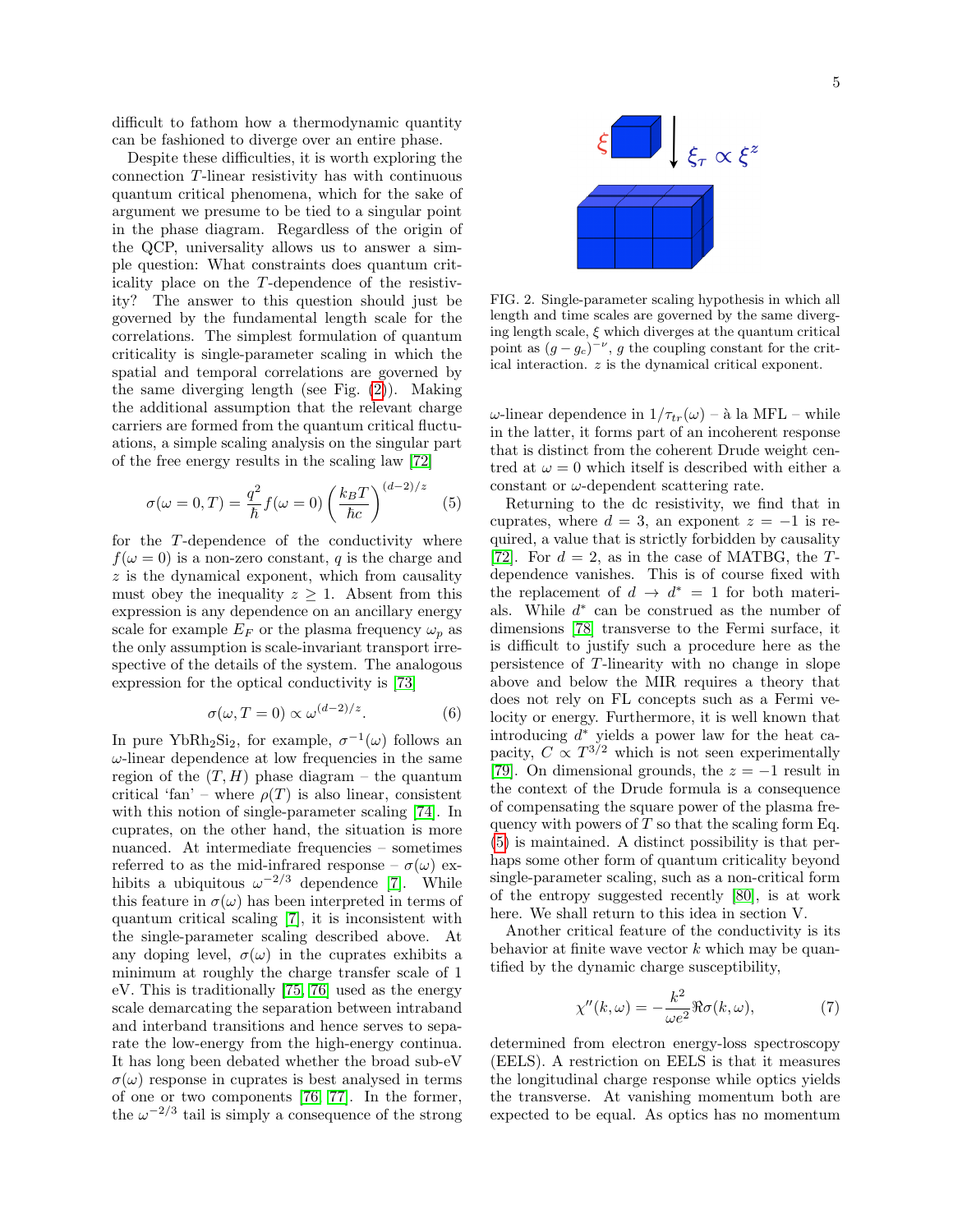resolution, comparison with EELS can only be made as  $k \to 0$ . The primary charge excitation in strange metals is a 1 eV plasmon that was long believed to exhibit the same behavior as in a normal Fermi liquid [\[81,](#page-11-59) [82\]](#page-11-60). Recent high-resolution M-EELS measurements have called this belief into question, showing that the large- $k$  response is dominated by a continuum which remains flat to high energies, roughly 2 eV [\[83](#page-11-61)[–85\]](#page-11-62). Such behavior is reminiscent of the MFL [\[65\]](#page-11-43) scenario except in that picture, the continuum persists up to a cut-off scale determined by the temperature not the Mott scale of 2 eV. In addition, the continuum exhibits scale-invariant features but with a dynamical critical exponent,  $z \sim \infty$ , not possible from a simple QCP.

We conclude then that no form of traditional quantum criticality can account easily for the power laws seen in strange metallic transport (though we recognize that T-linear resistivity is observed above what appear to be genuine singular QCPs). The photoemission experiments [\[70\]](#page-11-48) indicating a firstorder transition pose an additional problem exacerbated by the possibility that the criticality might be relevant to a whole region [\[8,](#page-10-16) [9,](#page-10-19) [50,](#page-11-28) [52,](#page-11-30) [56,](#page-11-34) [58,](#page-11-36) [63,](#page-11-41) [86,](#page-11-63) [87\]](#page-11-64) rather than a point. Such criticality over an extended region is reminiscent of critical charged matter [\[88,](#page-11-65) [89\]](#page-11-66) arising from dilatonic models in gaugegravity duality. We will revisit aspects of these ideas in a later section as they have been the most successful (see Table [II\)](#page-7-0) thus far in reproducing the various characteristics of strange metal physics.

### III. IS IT PLANCKIAN?

While the electrical resistivity in metals can be measured directly, the scattering rate is entirely an inferred quantity. Herein lies the catch with Planckian dissipation. Angle-resolved photoemission (ARPES) experiments on cuprates as early as 1999 reported that the width of the momentum distribution curves (MDCs) at optimal doping along the nodal direction  $((0,0)$  to  $(\pi,\pi))$  scale as a linear function of temperature and  $a_0 + 0.75\omega$  for frequencies that exceed  $2.5k_BT$  [\[90\]](#page-11-67). The momentum linewidth, which in photoemission enters as Im $\Sigma$  – the imaginary part of the self energy – can be used to define a lifetime through

$$
\hbar v_k \Delta k = \text{Im}\Sigma(\mathbf{k}, \omega) = \mathbf{2}\frac{\hbar}{\tau},\tag{8}
$$

with  $v_k$  the group velocity for momentum state  $k$ . Extracting the slope from the data in Figure (2) of Ref. [\[90\]](#page-11-67) and using the experimentally reported Fermi velocity  $v_F = 1.1$  eV/Å, we find that the single-particle scattering rate  $\hbar/\tau \sim 1.7 k_B T$ , i.e. of order the Planckian limit. Similar results were obtained in subsequent ARPES studies [\[91](#page-11-68)[–93\]](#page-11-69) with a key extension added by Reber et al. [\[87\]](#page-11-64) whereby the width of nodal states was observed to obey the quadrature form indicative of a power-law liquid,  $((\hbar\omega)^2 + (\beta k_B T)^2)^{\lambda}$  where  $\lambda$  is a doping-dependent parameter equal to 1/2 at optimal doping.

This extraction of the scattering rate from ARPES, however, is not entirely problem-free as  $v_F$ is hard to define in ARPES experiments at energies close to the Fermi level and where, for the most part, the width of the state exceeds its energy. Indeed, the integral of the density of states using as input the  $v_F$  extracted from APRES measurements is found to account for only half of the as-measured electronic specific heat coefficient [\[94\]](#page-12-0). Furthermore, this reliance on Fermiology leaves open the precise meaning of Fig. (2) of Ref. [\[10\]](#page-10-6) in which  $\tau$  is plotted versus  $v_F$ for a series of materials that violate the MIR limit at intermediate to high temperatures. Despite this, a similar extraction by Legros and colleagues [\[9\]](#page-10-19), again using Fermiology but focusing on the low- $T$  resistivity, also found a transport scattering rate close to the Planckian bound. This consistency between the two analyses reflects the curious fact that the T-linear slope of the dc resistivity does not vary markedly as the MIR threshold is crossed. It does not, however, necessarily justify either approach in validating T-linear scattering at the Planckian limit. Finally, while T-linearity and Planckian dissipation appear synonymous in the cuprates, this is not universally the case. In  $YbRh_2Si_2$  [\[74\]](#page-11-52), for example, the T-linear scattering rate is found to deviate strongly from the Planckian limit with  $\tau_{tr} \sim 0.1 \tau_P$  [\[51\]](#page-11-29), while in the electron-doped cuprates, the notion of a Planckian limit to the scattering rate has recently been challenged [\[95\]](#page-12-1). This certainly adds to the intrigue regarding quantum criticality as the underlying cause of Planckian dissipation.

In principle, the optical conductivity permits an extraction of  $\tau$  without recourse to Fermiology. Within a Drude model, the optical conductivity,

$$
\sigma(\omega) = \frac{1}{4\pi} \frac{\omega_p^2 \tau_{\text{tr}}}{1 + i\omega \tau_{\text{tr}}},\tag{9}
$$

contains only  $\tau_{tr}$  and  $\omega_p = \sqrt{4\pi n_e e^2/m}$ . At zero frequency, the Drude formula naturally yields the dc conductivity  $\sigma_{dc}$  while an estimate for the relaxation rate can be extracted from the width at half maximum of the full Drude response. However, there is an important caveat:  $\tau_{tr}$  is frequency dependent in the cuprates, a condition that is consistent with various physical models including both the Fermi liquid and MFL scenarios as well as the large body [\[87,](#page-11-64) [90\]](#page-11-67) of MDC analysis performed on the cuprates. While this prevents a clean separation of the conductivity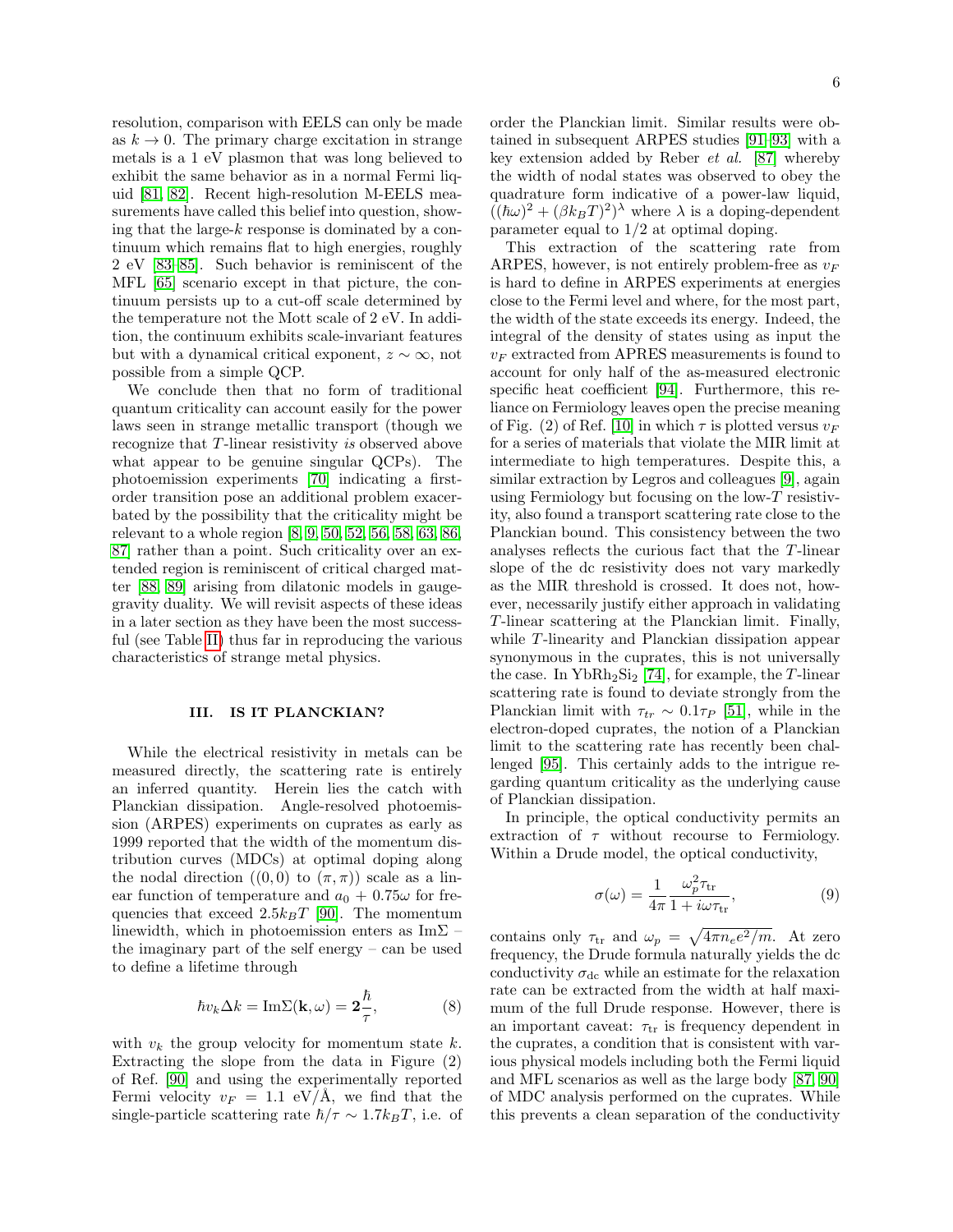into coherent and incoherent parts, van der Marel and colleagues [\[7\]](#page-10-5) were able to show that in the low-frequency limit,  $\omega < 1.5 k_B T/\hbar$ ,  $\tau_{tr} \sim 0.8 \tau_P$ , in agreement with the dc analysis of Legros [\[9\]](#page-10-19).

A second key issue remains, namely; how can such Drude analysis be justified for those strange metals in which the MIR limit is violated and the Drude peak shifts to finite frequencies [\[16\]](#page-10-12)? Indeed, in the high- $T$  limit, 'bad metallicity' can be ascribed to a transfer of spectral weight from low- to high- $\omega$ , rather than from an ever-increasing scattering rate (that within a Drude picture results in a continuous broadening of the Lorentzian fixed at zero frequency). Given the marked crossover in the form of  $\sigma(\omega)$  at low frequencies, it is indeed remarkable and mysterious that the slope of the T-linear resistivity continues unabated with no discernible change.

### IV. IS IT MOTTNESS?

Table [I](#page-2-0) encompasses a series of ground states from which T-linear resistivity emerges. In some of these materials, such as the heavy fermions, the high and low-energy features of the spectrum are relatively distinct in the sense that spectral weight transfer from the UV to the IR is absent. On the other hand, hole or electron doping of the parent cuprate induces a marked transfer of spectral weight of roughly 1-2 eV. As a result, the low-energy spectral weight grows [\[76,](#page-11-54) [96–](#page-12-2)[99\]](#page-12-3) at the expense of the degrees of freedom at high energy, a trend that persists [\[75\]](#page-11-53) even inside the superconducting state. This is an intrinsic feature of Mott systems, namely that the number of low-energy degrees of freedom is derived from the high-energy spectral weight. As this physics is distinct from that of a Fermi liquid and intrinsic to Mott physics, it is termed 'Mottness'[\[99\]](#page-12-3). Notably, the mid-infrared response with its characteristic  $\omega^{-2/3}$  scaling is absent from the parent Mott insulating state. Hence, it must reflect the dopinginduced spectral weight transfer across the Mott gap. It is perhaps not a surprise then that no low- $T_c$  material exhibits such a significant midinfrared feature. In fact, some theories of cuprate superconductivity [\[100\]](#page-12-4) credit its origin to the mid-infrared scaling. We can quantify the total number of lowenergy degrees of freedom that arise from the UV-IR mixing across the Mott gap by integrating the optical conductivity,

$$
N_{\text{eff}}(\Omega) = \frac{2mV_{\text{cell}}}{\pi e^2} \int_0^{\Omega} \sigma(\omega) d\omega, \qquad (10)
$$

up to the optical gap  $\Omega \approx 1.2$  eV where  $V_{\text{cell}}$  is the unit-cell volume. The energy scale of 1.2 eV corresponds to the minimum of the optical conductivity as mentioned in the previous section. In a rigid-band semiconductor model in which such spectral weight transfer is absent,  $N_{\text{eff}} = x$ , where x is the number of holes. In the cuprates, however,  $N_{\text{eff}}$  exceeds x as shown in Fig. [\(3\)](#page-7-1). This is the defining feature of Mottness [\[96–](#page-12-2)[99\]](#page-12-3) since it is ubiquitous in Mott systems and strictly absent in weakly correlated metals. Even in many of the strange or quantum critical metals described in Table 1, there is little or no evidence that Mottness is playing any significant role. Such a distinction may thus offer a hint to the source of the uniqueness of the cuprate strange metal. In bad metals, on the other hand, a gradual transfer of low-frequency spectral weight out to energies of order the Mott scale is almost universally observed with increasing temperature [\[16\]](#page-10-12) suggesting that Mottness is one of the key components of bad metallic transport.

The optical response in cuprates tells us that there are degrees of freedom that couple to electromagnetism that have no interpretation in terms of doped holes. That is, they are not local entities as they arise from the mixing of both UV and IR degrees of freedom. It is such mixing that could account for the lack of any distinctive energy scale[\[99\]](#page-12-3), that is scale invariance, underlying the strange metal. Additionally, Lee et al. showed, also from optical conductivity studies [\[101\]](#page-12-5), that throughout the underdoped regime of the cuprate phase diagram, the effective mass remains constant. As a result, the Mott transition proceeds by a vanishing of the carrier number rather than the mass divergence of the Brinkman-Rice scenario [\[102\]](#page-12-6). (Note that while quantum oscillation experiments on underdoped cuprates show evidence for mass enhancement [\[103\]](#page-12-7), this is thought to be tied to the charge order centred around 1/8 doping). Such dynamical mixing between the UV and IR scales in Mott systems is well known to give rise to spectral weight in the lower Hubbard band [\[97–](#page-12-8)[99\]](#page-12-3) that exceeds the number of electrons, strictly  $1+x$ , that the band can hold. Consequently, part of the electromagnetic response of the strange metal at low energies has no interpretation in terms of electron quasiparticles as it arises strictly from UV-IR mixing. Precisely how such mixing leads to scaleinvariant T−linear resistivity remains open.

## V. IS IT ABOUT GRAVITY?

To frame the theoretical modeling of strange metallicity tabulated in Table [II,](#page-7-0) we group the work into three principal categories: 1) phenomenological, 2) numerical and 3) gravity-related. While both phenomenological models considered here require (EFL) or predict (MFL) loop currents, they do so for fun-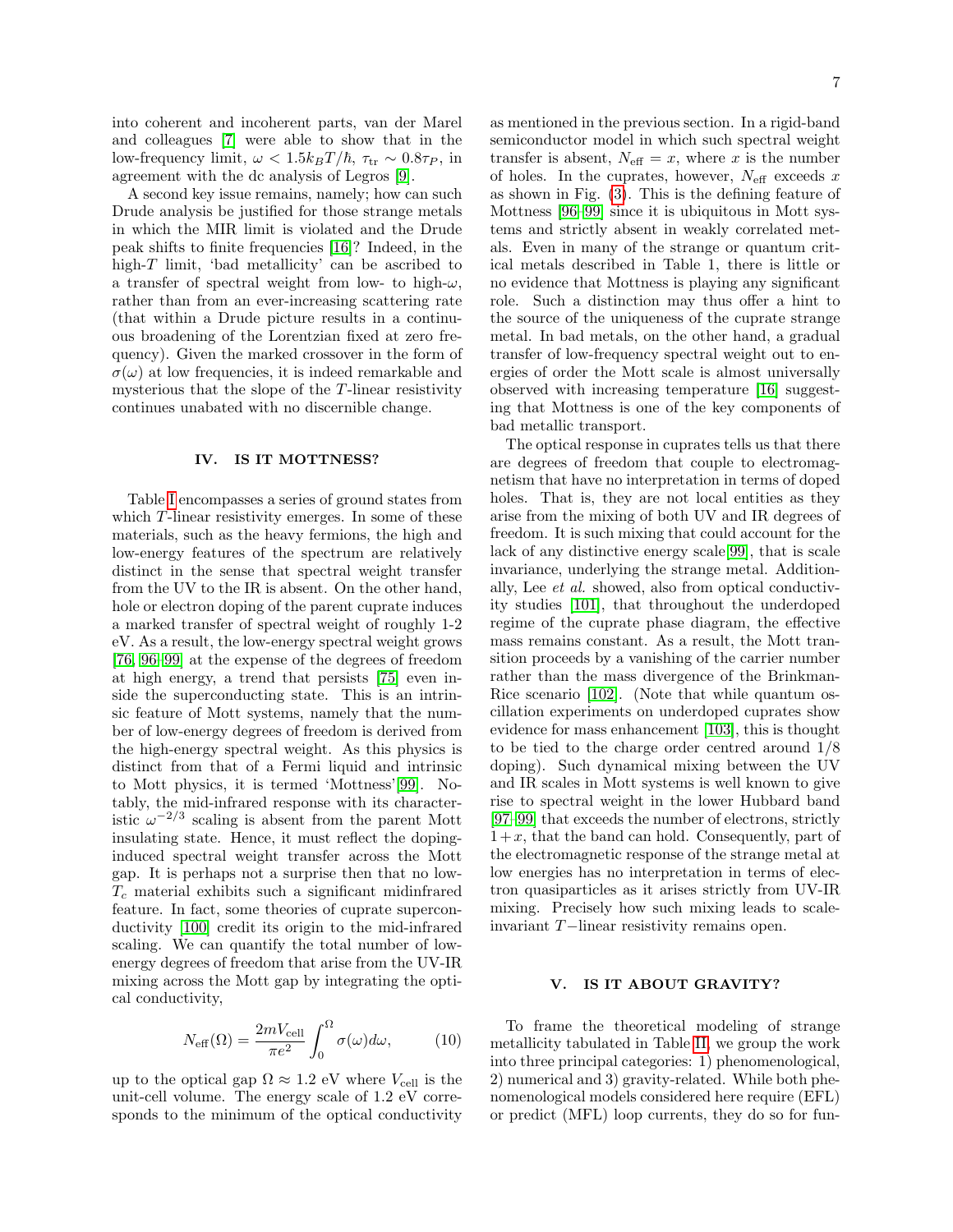<span id="page-7-0"></span>TABLE II. Snapshot of current theoretical modeling of the strange metal based on consistency with T− linear resistivity,  $\omega^{-2/3}$  scaling of the mid-infrared optical conductivity, quadrature magnetoresistance, extended quantum criticality, and what predictions are made in terms of experimental observables. The transcription of the abbreviations is as follows: MFL = marginal Fermi liqiud, EFL = ersatz Fermi liqiud, SYK = Sachdev-Ye-Kitaev, AdS/CFT = anti de Sitter space/conformal field theory conjecture, AD/EMD = anomalous dimensions/Einstein-Maxwell-dilaton, HM  $=$  Hubbard model, QMC = quantum Monte Carlo,  $ED =$  exact diagonalization,  $CA =$  cold atoms, DMFT/EDMFT  $=$  dynamical mean-field theory/embedded dynamical mean-field theory, A-B  $=$  Aharonov-Bohm effect, ECFL  $=$ extremely correlated Fermi liquid, and QCP = quantum critical point scenarios.

|                  |                         | a                                                                                        |                                |                                       |              |                       |
|------------------|-------------------------|------------------------------------------------------------------------------------------|--------------------------------|---------------------------------------|--------------|-----------------------|
|                  | $\rho \propto T$        | $\rho \propto T$                                                                         | $\sigma \propto \omega^{-2/3}$ | Quadrature Extended                   |              | Experimental          |
|                  | as $T \to 0$            | as $T \to \infty$                                                                        |                                | <b>MR</b>                             | criticality  | Prediction            |
| Phenomenological |                         |                                                                                          |                                |                                       |              |                       |
| MFL              | $\checkmark$ [65]       | $\times$ [65]                                                                            | $\times$                       | $\times$                              | $\times$     | loop currents $[104]$ |
| EFL              |                         |                                                                                          |                                | $\times$                              | $\times$     | loop currents $[105]$ |
| Numerical        |                         |                                                                                          |                                |                                       |              |                       |
| <b>ECFL</b>      | $\times$                | $\sqrt{106}$                                                                             |                                |                                       | $\times$     | $\times$              |
| HM (QMC/ED/CA)   | $-$ [107]               | $\sqrt{107-111}$                                                                         | $\times$                       |                                       |              |                       |
| DMFT/EDMFT       | $\sqrt{112}$            | $\sqrt{113, 114}$                                                                        | $\times$                       |                                       | $\sqrt{114}$ |                       |
| QCP              | $\sqrt{115}$            |                                                                                          |                                |                                       | $\times$     |                       |
| Gravity-based    |                         |                                                                                          |                                |                                       |              |                       |
| SYK.             | $\checkmark$ [116, 117] | $\checkmark^{\rm c}$ [117]                                                               |                                | $\mathcal{N}^{\mathrm{d}}$<br>$[118]$ |              | $\times$              |
| AdS/CFT          | $\sqrt{119}$            | $\sqrt{119}$                                                                             | $\checkmark^e$ [88, 123]       | $\times$                              | $\times$     | $\times$              |
| AD/EMD           |                         | $\checkmark$ [124-126] $\checkmark$ [88, 123, 124, 126, 127] $\checkmark$ [88, 123, 127] |                                | $\times$                              | $\sqrt{123}$ | Fractional A-B [126]  |

<span id="page-7-2"></span><sup>a</sup> Apologies to anyone whose work we did not cite.<br> $\frac{b}{L}$  T-linear resistivity is an input

<span id="page-7-3"></span>T-linear resistivity is an input.

<span id="page-7-4"></span><sup>c</sup> A slope change occurs through the MIR.

<span id="page-7-5"></span><sup>d</sup> Quadrature scaling obtained only for a bi-valued random resistor model [\[118\]](#page-12-20) with equal weights [\[27\]](#page-11-5).

<span id="page-7-6"></span><sup>e</sup> While this scaling was thought to arise in pure AdS with an inhomogenous charge density [\[120\]](#page-12-26), later studies [\[121,](#page-12-27) [122\]](#page-12-28) found otherwise.



<span id="page-7-1"></span>FIG. 3. Integrated optical conductivity for electrondoped Pr2−xCexCuO4−<sup>δ</sup> (triangles) and hole-doped La<sub>2−x</sub>Sr<sub>x</sub>CuO<sub>4−δ</sub> (circles) The dashed line indicates what is expected for a doping a semiconductor. The expectation is that each Ce or Sr atom contributes just a single charge carrier. Reprinted from Ref. [\[76\]](#page-11-54).

damentally different reasons. (For an explanation of the various acronyms, please refer to the caption in Table [II\)](#page-7-0). On the EFL account [\[105\]](#page-12-10), such current order is needed to obtain a finite resistivity in the absence of momentum relaxation (certainly not a natural choice given the Drude fit to the optical conductivity discussed previously), while in MFL, loop currents [\[104\]](#page-12-9) are thought to underpin the local fluctuation spectrum [\[65\]](#page-11-43). ECFL [\[106\]](#page-12-11) predicts a resistivity that interpolates between Fermi-liquid-like  $T^2$  at low T to T-linear for  $T \gg T_{\rm FL}$ . QMC [\[107,](#page-12-12) [108,](#page-12-29) [110,](#page-12-30) [111\]](#page-12-13) as well as cold atom (CA) experiments [\[109\]](#page-12-31) on the Hubbard model (HM) have established that at high temperatures, the resistivity is indeed T-linear. The Fermion-sign problem, however, prevents any definitive statement about the low- $T$  behavior in the presence of Mott physics. Non-Fermi liquid transport in SYK models [\[128–](#page-12-32)[130\]](#page-12-33) is achieved by an all-to-all random interaction. While such interactions might seem initially unphysical, SYK models are nevertheless natural candidates to destroy Fermi liquids which, by their nature, permit a purely local description in momentum space. As a result, they are impervious to repulsive local-in-space interactions [\[131\]](#page-12-34). Coupling a Fermi liquid to an array of disordered SYK islands, however, leads [\[117,](#page-12-19) [118\]](#page-12-20) to a non-trivial change in the electron Green function across the MIR and hence a change in slope of the resistivity is unavoidable [\[118\]](#page-12-20) though it can be minimized through fine tuning [\[117\]](#page-12-19).

An added feature of these disordered models is that in certain limits, they have a gravity dual [\[129,](#page-12-35) [130,](#page-12-33) [132,](#page-12-36) [133\]](#page-12-37). This state of affairs arises because the basic propagator [\[129,](#page-12-35) [130,](#page-12-33) [132\]](#page-12-36) in the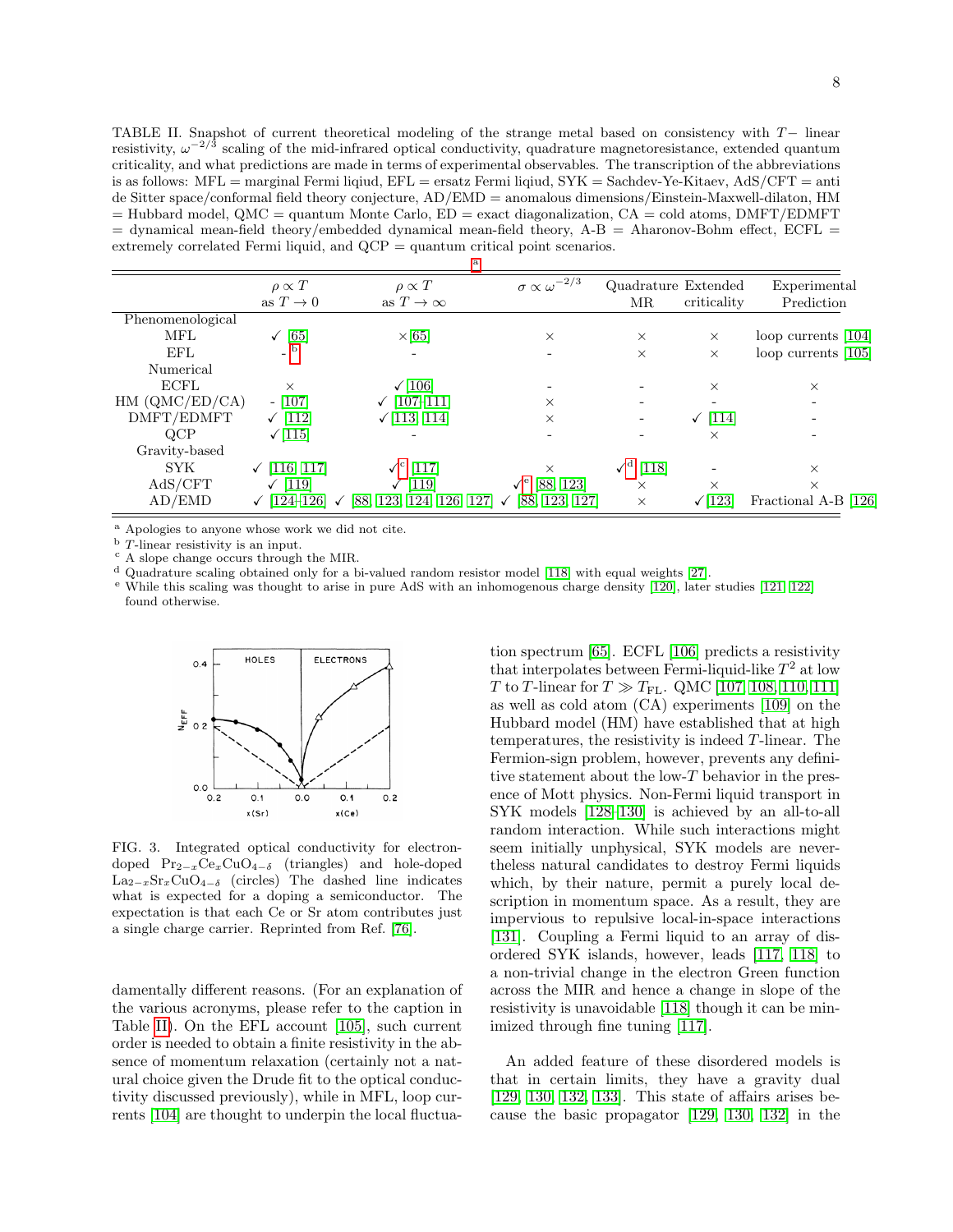SYK model in imaginary time describes the motion of fermions, with appropriate boundary conditions, between two points of the asymptotic boundary of a hyperbolic plane. In real time, simply replacing the hyperbolic plane with the space-time equivalent, namely two-dimensional anti de Sitter (AdS) space (a maximally symmetric Lorentzian manifold with constant negative curvature), accurately describes all the correlators. It is from this realization that the dual description between a random spin model and gravity in  $AdS<sub>2</sub>$  lies [\[129,](#page-12-35) [130,](#page-12-33) [134\]](#page-12-38). Hence, although the origins of SYK were independent of gravity, its correlators can be deduced from the asymptotics of the corresponding spacetime. At the asymptote, only the time coordinate survives and hence ultimately, SYK dynamics is ultra-local in space with only diverging correlations in time, an instantiation of local quantum criticality.

Such local quantum criticality is not a new concept in condensed matter systems and indeed lies at the heart of MFL phenomenology [\[65\]](#page-11-43), DMFT [\[113\]](#page-12-15), and is consistent with the momentum-independent continuum found in the M-EELS data discussed earlier [\[84\]](#page-11-70). The deeper question is why does gravity have anything to do with a spin problem with nonlocal interactions? The issue comes down to criticality and to the structure of general relativity. The second equivalence principle on which general relativity is based states that no local measurement can detect a uniform gravitational field. A global measurement is required. Ditto for a critical system since no local measurement can discern criticality. Observables tied to the diverging correlation length are required. Hence, at least conceptually, it is not unreasonable to expect a link between critical matter and gravity. The modern mathematical machinery which makes it possible to relate the two is the gauge-gravity duality or the AdS/CFT (conformal field theory) conjecture. The key claim of this duality [\[135–](#page-12-39)[137\]](#page-12-40) is that some strongly interacting quantum theories, namely ones which are at least conformally invariant in d-dimensions, are dual to a theory of gravity in a  $d+1$  spacetime that is asymptotically AdS. The radial direction represents the energy with the quantum theory residing at the UV boundary and the IR limit deep in the interior at the black hole horizon. Hence, intrinsic to this construction is a separation between bulk (gravitational) and boundary (quantum mechanical) degrees of freedom. That the boundary of a gravitational object has features distinct from the bulk dates back to the observations of Beckenstein [\[138\]](#page-12-41) and Hawking [\[139,](#page-12-42) [140\]](#page-12-43) that the information content of a black hole scales with the area, not the volume. The requirement that the boundary theory be strongly coupled then arises by maintaining that the AdS radius exceeds the Planck length  $\ell_P$ . More explicitly, because the AdS radius and the coupling constant of the boundary theory are proportional, the requirement  $R \gg \ell_P$  translates into a boundary theory that is strongly coupled.

The first incarnation [\[141](#page-12-44)[–143\]](#page-12-45) of this duality in the context of fermion correlators involved modeling fermions at finite density in  $2 + 1$  dimensions. From the duality, the conformally invariant vacuum of such a system corresponds to gravity in  $AdS<sub>4</sub>$ , the extra dimension representing the radial direction along which identical copies of the boundary CFT lie albeit with differing energy scales. Surprisingly, what was shown [\[141\]](#page-12-44) is that the low-energy (IR) properties of such a system in the presence of a charge density are determined by an emergent  $AdS_2 \times R^2$  (with  $R^2$  representing a plane) spacetime at the black hole horizon. The actual symmetry includes scale invariance and is denoted by  $SL(2, R)$ (a special Lie group of real  $2\times 2$  matrices with a unit determinant). Once again, the criticality of boundary fermions is determined entirely by the fluctuations in time, that is, local quantum criticality as seen in SYK. The temperature and frequency dependence of the conductivity are then determined by the same exponent [\[141\]](#page-12-44) as expected from Eqs. [\(5\)](#page-4-1) and [\(6\)](#page-4-2) and as a result, a simultaneous description of Tlinearity and  $\omega^{-2/3}$  is not possible, as noted in Table [II.](#page-7-0)

This particular hurdle is overcome by the AD/EMD theories [\[88,](#page-11-65) [89,](#page-11-66) [123,](#page-12-22) [144–](#page-12-46)[148\]](#page-12-47) which as indicated in Table [II,](#page-7-0) have been the most successful to date in describing the range of physics observed in strange metals. What is new here is the introduction of extra fields, dilatons for example, which permit hyperscaling violation [\[78\]](#page-11-56) and anomalous dimensions[\[88,](#page-11-65) [89,](#page-11-66) [123,](#page-12-22) [144–](#page-12-46)[148\]](#page-12-47) for all operators. Consequently, under a scale change of the coordinates, the metric is no longer unscathed. That is, the manifold is not fixed and it is the matter fields that determine the geometry. Such systems have a covariance, rather than scale invariance indicative of pure AdS metrics. A consequence of this covariance is that even the currents acquire anomalous dimensions. But how is this possible given that a tenet of field theory is that no amount of renormalization can change the dimension of the current [\[149\]](#page-12-48) from  $d - 1$ ? What makes this possible is that in EMD theories, the extra radial dimension allows physics beyond Maxwellian electro-magnetism. For example, the standard Maxwell action,  $S = \int dV_dF^2$ where  $F = dA$ , requires that the dimension of the gauge field be fixed to unity,  $[A] = 1<sup>1</sup>$  $[A] = 1<sup>1</sup>$  $[A] = 1<sup>1</sup>$ . EMD theories

<span id="page-8-0"></span><sup>&</sup>lt;sup>1</sup> What is really required is that  $[qA] = 1$ , with q the charge.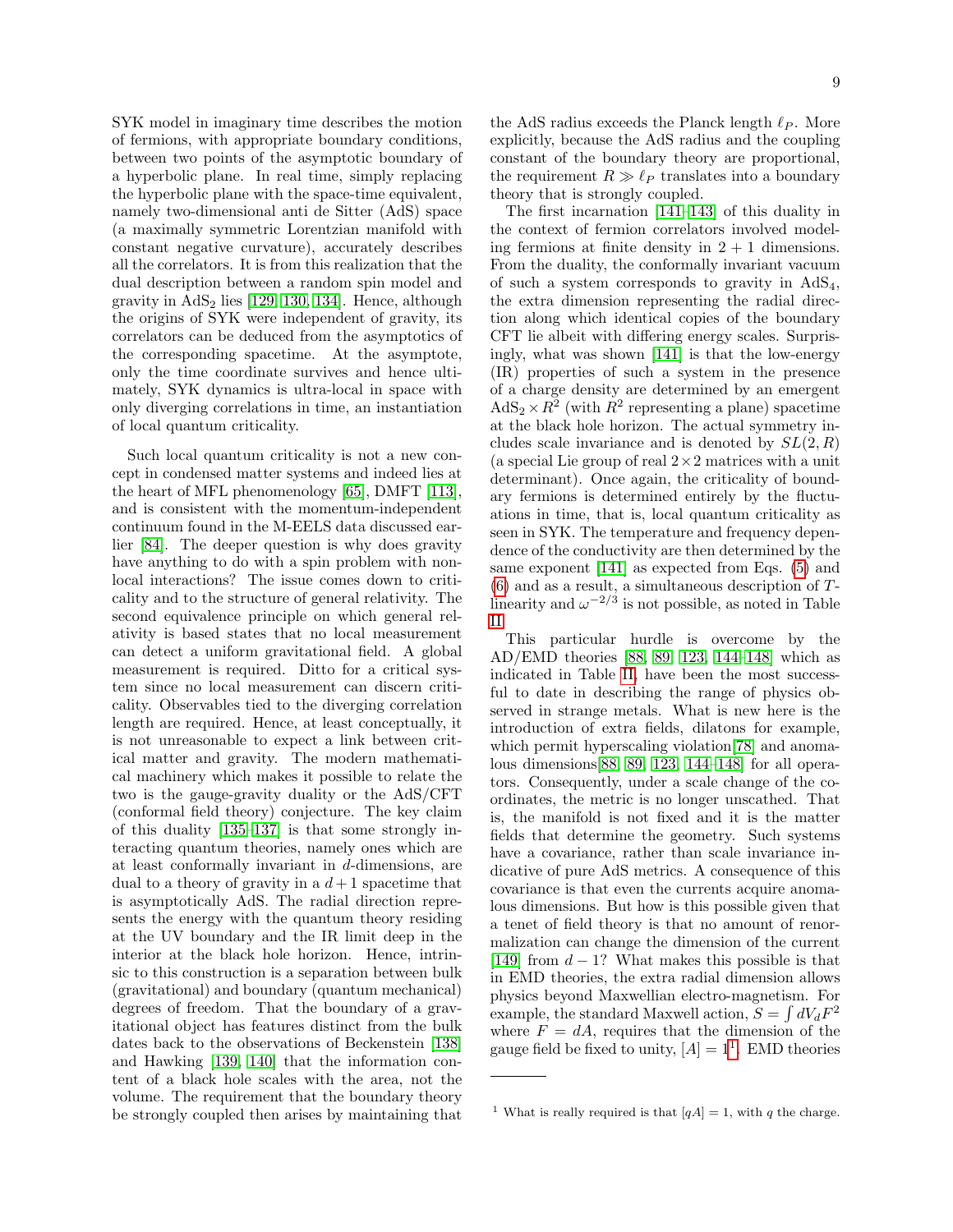use instead an action of the form  $S = \int dV_d dy y^a F^2$ where y is the radial coordinate of the  $d+1$  AdS spacetime. Comparing these two actions leads immediately to the conclusion that the dimension of A now acquires the value  $[A] = 1 - a/2$ . Hence, even in the bulk of the geometry, the dimension of the gauge field is not unity. Depending on the value of  $a, a < 0$ at the UV conformal boundary or  $a > 0$  at the IR at the black hole horizon, the equations of motion are non-standard and obey fractional electromagnetism [\[125,](#page-12-49) [150\]](#page-12-50) consistent with a non-traditional dimension for the gauge field. In EMD theories, it is precisely the anomalous dimension[\[88,](#page-11-65) [89,](#page-11-66) [123,](#page-12-22) [144–](#page-12-46) [147\]](#page-12-51) for conserved quantities that gives rise to the added freedom for extended quantum criticality to occur, the simultaneous fitting [\[127\]](#page-12-25) of T−linearity and  $\omega^{-2/3}$  of the optical conductivity, and the basis for a proposal for the strange metal based on  $[A] = 5/3$  [\[124\]](#page-12-23).

Within these holographic systems, a Drude-like peak in the optical conductivity can emerge both from the coherent (quasiparticle-like) sector [\[151\]](#page-12-52) as well as the incoherent ('un-particle [\[152\]](#page-12-53)') sector [\[153](#page-12-54)[–156\]](#page-12-55). Application of EMD theory has also provided fresh insights into the phenomenon of 'lifetime separation' seen in the dc and Hall conductivities of hole-doped cuprates [\[22,](#page-11-0) [24,](#page-11-2) [28\]](#page-11-6) as well as in other candidate strange metals [\[51,](#page-11-29) [59\]](#page-11-37). For a system with broken translational invariance, the finite density conductivity comprises two distinct components [\[157\]](#page-12-56), with the dc resistivity being dominated by the particle-hole symmetric term – with a vanishing Hall conductivity – and one from an explicit charge density governed by more conventional (Umklapp) momentum relaxation that sets the T-dependence of the Hall angle.

The success of EMD theories in the context of strange metal physics raises a philosophical question: Is all of this just a game? That is, is the construction of bulk theories with funky electromagnetism fundamental? The answer here lies in Nöther's Second Theorem (NST) [\[99,](#page-12-3) [125,](#page-12-49) [150\]](#page-12-50), a theorem far less known than her ubiquitous first theorem but ultimately of more importance as it identifies a shortcoming. To illustrate her first theorem, consider Maxwellian electromagnetism which is invariant under the transformation  $A_{\mu} \to A_{\mu} + \partial_{\mu} \Lambda$ . This theorem states that there must be a conservation law with the same number of derivatives as in the gauge principle. Hence the conservation law only involves a single derivative, namely  $\partial_{\mu}J_{\mu} = 0$ . This is Nöther's First Theorem [\[158\]](#page-12-57) in practice.

What Nöther [\[158\]](#page-12-57) spent the second half of her famous paper trying to rectify is that the form of the gauge transformation is not unique; hence the conservation law is arbitrary. It is for this reason that in the second half [\[158\]](#page-12-57) of her foundational paper, she retained all possible higher-order integer derivatives in the gauge principle. These higherorder derivatives both add constraints to and change the dimension of the current. Stated succinctly, NST [\[158\]](#page-12-57) dictates that the full family of generators of  $U(1)$  invariance determines the dimension of the current. It is easy to see how this works. Suppose we can find a quantity,  $\hat{Y}$  that commutes with  $\partial_{\mu}$ . That is,  $\partial_{\mu}\hat{Y} = \hat{Y}\partial_{\mu}$ . If this is so, then we can insert this into the conservation law with impunity. What this does is redefine the current:  $\partial_{\mu}\hat{Y}J^{\mu} = \partial_{\mu}\hat{J}^{\mu}$ . The new current  $\tilde{J}^{\mu}$  acquires whatever dimensions  $\hat{Y}$  has such that  $|\tilde{J}^{\mu}| = d - 1 - d_{Y}$ . But because of the first theorem,  $\hat{Y}$  must have come from the gauge transformation and hence must ultimately be a differential operator itself. That is, there is an equally valid class of electromagnetisms with gauge transformations of the form  $A_{\mu} \rightarrow A_{\mu} + \partial_{\mu} \hat{Y} \Lambda$ . For EMD theories [\[99,](#page-12-3) [125,](#page-12-49) [150\]](#page-12-50),  $\hat{Y}$  is given by the fractional Laplacian,  $\Delta^{(\gamma-1)/2}$  with  $[A_\mu] = \gamma$  (with  $\gamma = 1 - a/2$  to make contact with the EMD theories introduced earlier). For most matter as we know it,  $\gamma = 1$ . The success of EMD theories raises the possibility that the strangeness of the strange metal hinges on the fact that  $\gamma \neq 1$ . This can be tested experimentally using the standard Aharonov-Bohm geometry [\[125,](#page-12-49) [126\]](#page-12-24) in which a hole of radius  $r$  is punched into a cuprate strange metal. Because [A] is no longer unity, the integral of  $A \cdot d\ell$  is no longer the dimensionless flux. For physically realizable gauges, this ultimately provides an obstruction to charge quantization. As a result, deviations [\[125,](#page-12-49) [126\]](#page-12-24) from the standard  $\pi r^2 \times B$  dependence for the flux would be the key experimental feature that a non-local gauge principle is operative in the strange metal. An alternative would be, as Anderson [\[159\]](#page-12-58) advocated, the use of fractional or unparticle propagators with the standard gauge principle. However, in the end, it all comes down to gauge invariance. The standard gauge-invariant condition prevents the power laws in unparticle stuff from influencing the algebraic fall-off of the optical conductivity [\[127,](#page-12-25) [160\]](#page-12-59) as they offer just a prefactor to the polarizations [\[161\]](#page-12-60). The escape route, an anomalous dimension for the underlying gauge field, offers a viable solution but the price is abandoning locality [\[162\]](#page-12-61) of the action.

In insisting that  $[A] = 1$ , we are setting  $q = 1$  but still all of our statements refer to the product  $qA$ .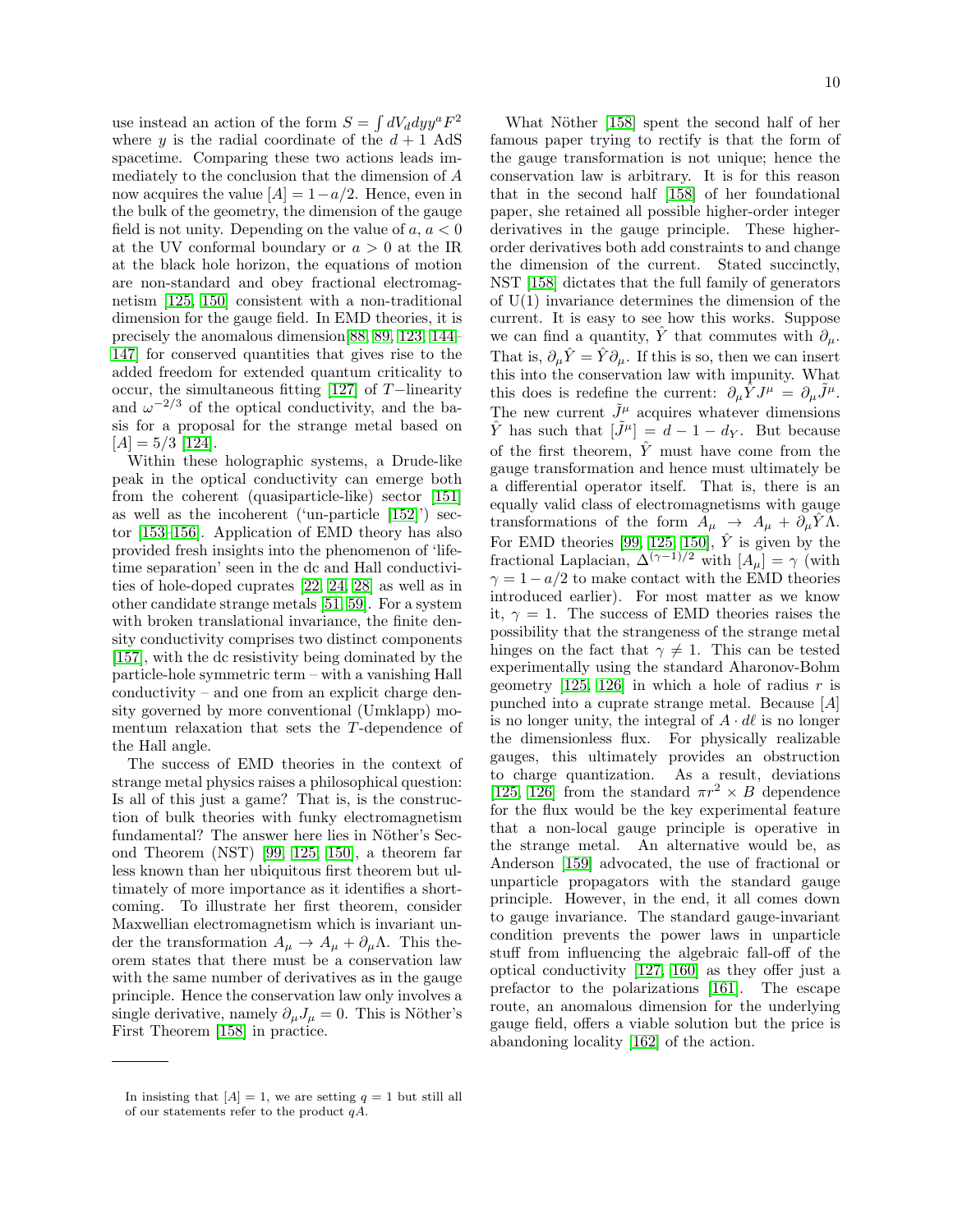

<span id="page-10-20"></span>FIG. 4. Correlation between the superfluid density  $n_s(0)$  and the coefficient  $\alpha_1$  of the T-linear resistivity in  $Tl_2Ba_2CuO_{6+\delta}$  (Tl2201) across the strange metal regime (adapted from Refs. [\[163,](#page-12-62) [164\]](#page-12-63)).

### VI. IS IT IMPORTANT?

Given the immense difficulty in constructing a theory of the strange metal, one might ask why bother? To gauge the importance of the strange metal, look no further than Fig. [\(4\)](#page-10-20). This figure shows that the coefficient  $\alpha_1$  of the T-linear resistivity component in the strange metal regime of overdoped holedoped cuprates tracks the doping dependence of the  $T = 0$  superfluid density  $n_s(0)$ . As mentioned earlier, a similar correlation exists between  $\alpha_1$  and  $T_c$ in electron-doped cuprates [\[31\]](#page-11-9), the Bechgaard salts [\[56\]](#page-11-34) as well as the iron pnictides [\[56\]](#page-11-34), establishing a fundamental link between high-temperature superconductivity and the strange metal.

For a long time, the drop in  $n_s(0)$  with doping in cuprates was attributed to pair breaking, a symptom of the demise of the dominant pairing interaction within a disordered lattice. Recent mutual inductance measurements, however, have challenged this view, arguing that the limiting low-T behavior of  $n_s(T)$  was incompatible with conventional pair breaking scenarios [\[165\]](#page-12-64). Certainly, the correlation between  $\alpha_1$  and  $n_s(0)$  is unforeseen in such models. Moreover, if the strange metal regime is indeed populated with non-quasiparticle states, then Fig. [\(4\)](#page-10-20) indicates a pivotal role for these states in the pairing condensate [\[163\]](#page-12-62). On more general grounds, this result informs us that the door to unlocking cuprate superconductivity is through the strange metal and any theory which divorces superconductivity from the strange metal is a non-starter. To conclude, solving the strange metal kills two birds with one stone. Perhaps there is some justice here. After all, we know from Pippard's [\[166\]](#page-12-65) work, which can be reformulated [\[125,](#page-12-49) [150\]](#page-12-50) in terms of fractional Laplacians, that even explaining superconductivity in elemental metals necessitates a non-local relationship between the current and the gauge field. What seems to be potentially new about the cuprates is that now the normal state as a result of the strange metal also requires non-locality.

## Acknowledgements

PA and PWP acknowledge support from Center for Emergent Superconductivity, a DOE Energy Frontier Research Center, Grant No. DE-AC0298CH1088. NEH is funded by Netherlands Organisation for Scientific Research (NWO) ('Strange Metals' 16METL01), the European Research Council (ERC) under the European Union's Horizon 2020 research and innovation programme (No. 835279- Catch-22) and EPSRC  $(EP/V02986X/1)$ . The work on fractional electromagnetism was funded through DMR-2111379.

- <span id="page-10-0"></span>[1] T. Matsubara, *Prog. Theor. Phys.* **14**, 351 (1955).
- <span id="page-10-1"></span>[2] S. Chakravarty, B. I. Halperin, D. R. Nelson, Phys. Rev. B 39, 2344 (1989).
- <span id="page-10-2"></span>[3] J. Zaanen, *Nature* **430**, 512 (2004).
- <span id="page-10-3"></span>[4] M. Gurvitch, A. T. Fiory, *Phys. Rev. Lett.* **59**, 1337 (1987).
- <span id="page-10-13"></span>[5] S. Martin, A. T. Fiory, R. M. Fleming, L. F. Schneemeyer, J. V. Waszczak, Phys. Rev. B 41, 846 (1990).
- <span id="page-10-4"></span>[6] H. Takagi, et al., Phys. Rev. Lett. **69**, 2975 (1992).
- <span id="page-10-5"></span>[7] D. van der Marel, et al., Nature 425, 271 (2003).
- <span id="page-10-16"></span>[8] R. A. Cooper, et al., Science 323, 603 (2009).
- <span id="page-10-19"></span>[9] A. Legros, et al., Nat. Phys. **15**, 142 (2019).
- <span id="page-10-6"></span>[10] J. A. N. Bruin, H. Sakai, R. S. Perry, A. P. Mackenzie, Science 339, 804 (2013).
- <span id="page-10-7"></span>[11] P. Fournier, et al., *Phys. Rev. Lett.* **81**, 4720 (1998).
- <span id="page-10-8"></span>[12] A. P. Mackenzie, S. R. Julian, D. C. Sinclair, C. T.

Lin, Phys. Rev. B 53, 5848 (1996).

- <span id="page-10-9"></span>[13] N. Nagaosa, P. A. Lee, Phys. Rev. B 45, 960 (1992).
- <span id="page-10-10"></span>[14] A. F. Ioffe, A. R. Regel, Prog. Semicond. 4, 237 (1960).
- <span id="page-10-11"></span>[15] M. Gurvitch, *Phys. Rev. B* 24, 7404 (1981).
- <span id="page-10-12"></span>[16] N. E. Hussey, K. Takenaka, H. Takagi, Phil. Mag. 84, 2847 (2004).
- [17] N. F. Mott, *Phil. Mag. A* **26**, 1015 (1972).
- <span id="page-10-14"></span>[18] N. E. Hussey, et al., Phil. Trans. Roy. Soc. A 369, 1626 (2011).
- <span id="page-10-15"></span>[19] V. J. Emery, S. A. Kivelson, Phys. Rev. Lett. 74, 3253 (1995).
- <span id="page-10-17"></span>[20] C. Proust, B. Vignolle, J. Levallois, S. Adachi, N. E. Hussey, Proc. Natl. Acad. Sci. (USA) 113, 13654 (2016).
- <span id="page-10-18"></span>[21] N. Barišic, et al., Proc. Natl. Acad. Sci.  $(USA)$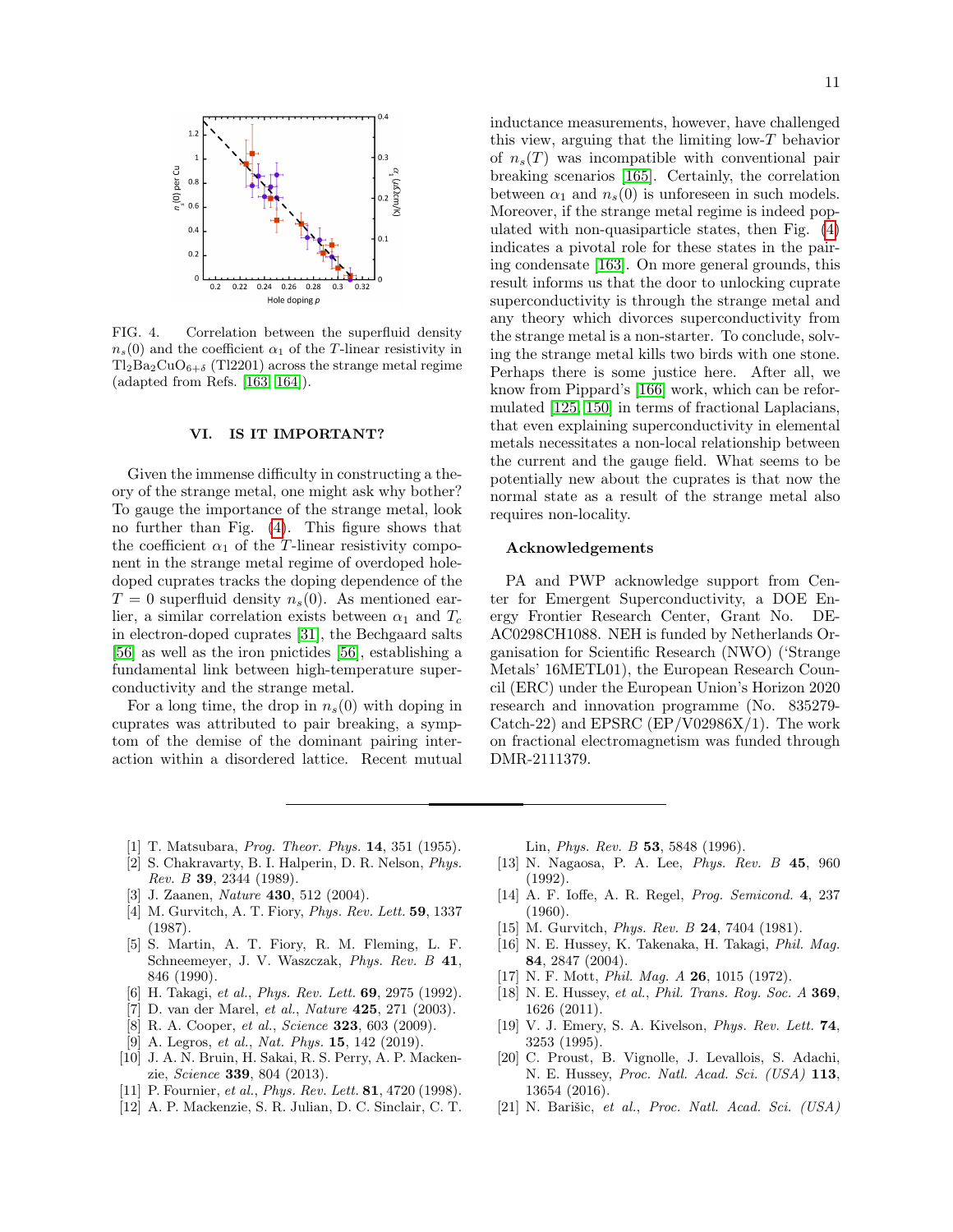110, 12235 (2013).

- <span id="page-11-0"></span>[22] A. Carrington, A. P. Mackenzie, C. T. Lin, J. R. Cooper, *Phys. Rev. Lett.* **69**, 2855 (1992).
- <span id="page-11-1"></span>[23] M. K. Chan, et al., Phys. Rev. Lett. **113**, 177005 (2014).
- <span id="page-11-2"></span>[24] T. R. Chien, Z. Z. Wang, N. P. Ong, Phys. Rev. Lett. **67**, 2088 (1991).
- <span id="page-11-3"></span>[25] J. M. Harris, et al., Phys. Rev. Lett. **75**, 1391  $(1995)$
- <span id="page-11-4"></span>[26] P. Giraldo-Gallo, et al., Science **361**, 479 (2018).
- <span id="page-11-5"></span>[27] C. Boyd, P. W. Phillips, *Phys. Rev. B* **100**, 155139 (2019).
- <span id="page-11-6"></span>[28] T. Manako, Y. Kubo, Y. Shimakawa, Phys. Rev. B 46, 11019 (1992).
- <span id="page-11-7"></span>[29] J. Ayres, et al., Nature 575, 661 (2021).
- <span id="page-11-8"></span>[30] N. R. Poniatowski, T. Sarkar, S. D. Sarma, R. L. Greene, Phys. Rev. B 103, 020501 (2021).
- <span id="page-11-9"></span>[31] K. Jin, N. P. Butch, K. Kirshenbaum, J. Paglione, R. L. Greene, Nature 476, 73 (2011).
- <span id="page-11-10"></span>[32] P. Li, F. F. Balakirev, R. L. Greene, Phys. Rev. Lett. **99.** 047003 (2007).
- <span id="page-11-11"></span>[33] N. R. Poniatowski, T. Sarkar, R. L. Greene, Phys. Rev. B 103, 125102 (2021).
- <span id="page-11-12"></span>[34] T. Sarkar, P. R. Mandal, N. R. Poniatowski, M. K. Chan, R. L. Greene, Sci. Adv. 5, eaav6753 (2019).
- <span id="page-11-13"></span>[35] A. W. Tyler, A. P. Mackenzie, S. NishiZaki, Y. Maeno, *Phys. Rev. B* 58, 10107 (1998).
- <span id="page-11-14"></span>[36] N. E. Hussey, et al., *Phys. Rev. B* 57, 5505 (1998).
- <span id="page-11-15"></span>[37] M. E. Barber, A. S. Gibbs, Y. Maeno, A. P. Mackenzie, C. W. Hicks, Phys. Rev. Lett. 120, 076602 (2018).
- <span id="page-11-16"></span>[38] A. P. Mackenzie, et al., Phys. Rev. B 54, 7425 (1996).
- <span id="page-11-17"></span>[39] S. Kasahara, et al., Proc. Natl. Acad. Sci. (USA) 111, 16309 (2014).
- <span id="page-11-18"></span>[40] S. Licciardello, et al., Nature **567**, 213 (2019).
- <span id="page-11-19"></span>[41] W. K. Huang, et al., Phys. Rev. Res. 2, 033367 (2020).
- <span id="page-11-20"></span>[42] S. Licciardello, *et al., Phys. Rev. Res.* **1**, 023011 (2019).
- <span id="page-11-21"></span>[43] D. Hu, et al.,  $arXiv:1812.11902$ .
- <span id="page-11-22"></span>[44] J. G. Analytis, et al., Nat. Phys. **10**, 194 (2014).
- <span id="page-11-23"></span>[45] S. Kasahara, et al., Phys. Rev. B 81, 184519 (2010).
- <span id="page-11-24"></span>[46] I. M. Hayes, et al., Nat. Phys. **12**, 916 (2016).
- <span id="page-11-26"></span><span id="page-11-25"></span>[47] Y. Nakajima, et al., Commun. Phys. 3, 181 (2020). [48] O. Trovarelli, et al., Phys. Rev. Lett. 85, 626
- $(2000).$
- <span id="page-11-27"></span>[49] J. Custers, et al., Nature **424**, 524 (2003).
- <span id="page-11-28"></span>[50] J. Custers, et al., Phys. Rev. Lett. 104, 186402 (2010).
- <span id="page-11-29"></span>[51] S. Paschen, et al., Nature **432**, 881 (2004).
- <span id="page-11-30"></span>[52] T. Tomita, K. Kuga, Y. Uwatoko, P. Coleman, S. Nakatsuji, Science 349, 506 (2015).
- <span id="page-11-31"></span>[53] Y. Nakajima, et al., J. Phys. Soc. Japan 76, 024703 (2007).
- <span id="page-11-32"></span>[54] A. Bianchi, R. Movshovich, I. Vekhter, P. Pagliuso, J. L. Sarrao, Phys. Rev. Lett. 91, 257001 (2003). J.-P. Paglione et al., ibid 91, 246405 (2003).
- <span id="page-11-33"></span>[55] B. Shen, *et al.*, *Nature* **579**, 51 (2020).
- <span id="page-11-34"></span>[56] N. Doiron-Leyraud, et al., Phys. Rev. B **80**, 214531

(2009).

- <span id="page-11-35"></span>[57] H. Polshyn, et al., Nat. Phys. **15**, 1011 (2019).
- <span id="page-11-36"></span>[58] Y. Cao, et al., Phys. Rev. Lett. **124**, 076801 (202).
- <span id="page-11-37"></span>[59] R. Lyu, et al., *Phys. Rev. B* 103, 245424 (2021).
- <span id="page-11-38"></span>[60] P. B. Allen, et al., *Phys. Rev. B* 53, 4393 (1996).
- <span id="page-11-39"></span>[61] A. P. Mackenzie, et al., Phys. Rev. B 58, 13318 (1998).
- <span id="page-11-40"></span>[62] O. Gunnarsson, M. Calandra, J. E. Han, Rev. Mod. Phys. 75, 1085 (2003).
- <span id="page-11-41"></span>[63] N. E. Hussey, S. Licciardello, J. Buhot, Rep. Prog. Phys. 81, 052501 (2018).
- <span id="page-11-42"></span>[64] K. Damle, S. Sachdev, Phys. Rev. B 56, 8714 (1997).
- <span id="page-11-43"></span>[65] C. M. Varma, P. B. Littlewood, S. Schmitt-Rink, E. Abrahams, A. E. Ruckenstein, Phys. Rev. Lett. 63, 1996 (1989).
- <span id="page-11-44"></span>[66] H. v. Löhneysen, et al., Phys. Rev. Lett. 72, 3262  $(1994)$
- <span id="page-11-45"></span>[67] O. Trovarelli, et al., Phys. Rev. Lett. 85, 626  $(2000)$ .
- <span id="page-11-46"></span>[68] B. Michon, et al., Nature **567**, 218 (2019).
- <span id="page-11-47"></span>[69] J. G. Storey, J. L. Tallon, G. V. M. Williams, Phys. Rev. B 78, 140506 (2008).
- <span id="page-11-48"></span>[70] S.-D. Chen, et al., Science  $366$ , 1099 (2019).
- <span id="page-11-49"></span>[71] N. E. Hussey, H. Gordon-Moys, J. Kokalj, R. H. McKenzie, J. Phys. Conf. Series 449, 012004 (2013).
- <span id="page-11-50"></span>[72] P. W. Phillips, C. Chamon, Phys. Rev. Lett. 95, 107002 (2005).
- <span id="page-11-51"></span>[73] X.-G. Wen, *Phys. Rev. B* 46, 2655 (1992).
- <span id="page-11-52"></span>[74] L. Prochaska, et al., Science **367**, 285 (2020).
- <span id="page-11-53"></span>[75] H. J. A. Molegraaf, C. Presura, D. van der Marel, P. H. Kes, M. Li, Science 295, 2239 (2002).
- <span id="page-11-54"></span>[76] S. L. Cooper, et al., *Phys. Rev. B* 41, 11605 (1990).
- <span id="page-11-55"></span>[77] M. A. Quijada, et al., Phys. Rev. B 60, 14917 (1999).
- <span id="page-11-56"></span>[78] S. A. Hartnoll, A. Lucas, S. Sachdev (2018).
- <span id="page-11-57"></span>[79] J. Loram, K. Mirza, J. Wade, J. Cooper, W. Liang, Physica 235C-240C, 134 (1994).
- <span id="page-11-58"></span>[80] J. Zaanen,  $SciPost$  Phys. 6, 61 (2019).
- <span id="page-11-59"></span>[81] N. Nücker, et al., Phys. Rev. B 39, 12379 (1989).
- <span id="page-11-60"></span>[82] N. Nücker, U. Eckern, J. Fink, P. Müller, Phys. Rev. B 44, 7155 $(R)$  (1991).
- <span id="page-11-61"></span>[83] S. Vig, et al., SciPost Phys. 3, 026 (2017).
- <span id="page-11-70"></span>[84] M. Mitrano, et al., Proc. Natl. Acad. Sci. (USA) 115, 5392 (2018).
- <span id="page-11-62"></span>[85] A. A. Husain, et al., Phys. Rev. X 9, 041062 (2019).
- <span id="page-11-63"></span>[86] R. L. Greene, P. R. Mandal, N. R. Poniatowski, T. Sarkar, Ann. Rev. Cond. Matt. Phys. 11, 213 (2020).
- <span id="page-11-64"></span>[87] T. J. Reber, et al., Nat. Commun. **10**, 5737 (2019).
- <span id="page-11-65"></span>[88] C. Charmousis, B. Goutéraux, B. Soo Kim, E. Kir-
- itsis, R. Meyer, JHEP 2010, 151 (2010).
- <span id="page-11-66"></span>[89] B. Goutéraux, E. Kiritsis, *JHEP* 2013, 53 (2013).
- <span id="page-11-67"></span>[90] T. Valla, et al., Science 285, 2110 (1999).
- <span id="page-11-68"></span>[91] A. Kaminski, et al., Phys. Rev. B 71, 014517 (2005).
- [92] J. M. Bok, et al., Phys. Rev. B 81, 174516 (2010).
- <span id="page-11-69"></span>[93] A. Damascelli, Z. Hussain, Z.-X. Shen, Rev. Mod. Phys. 75, 473 (2003).